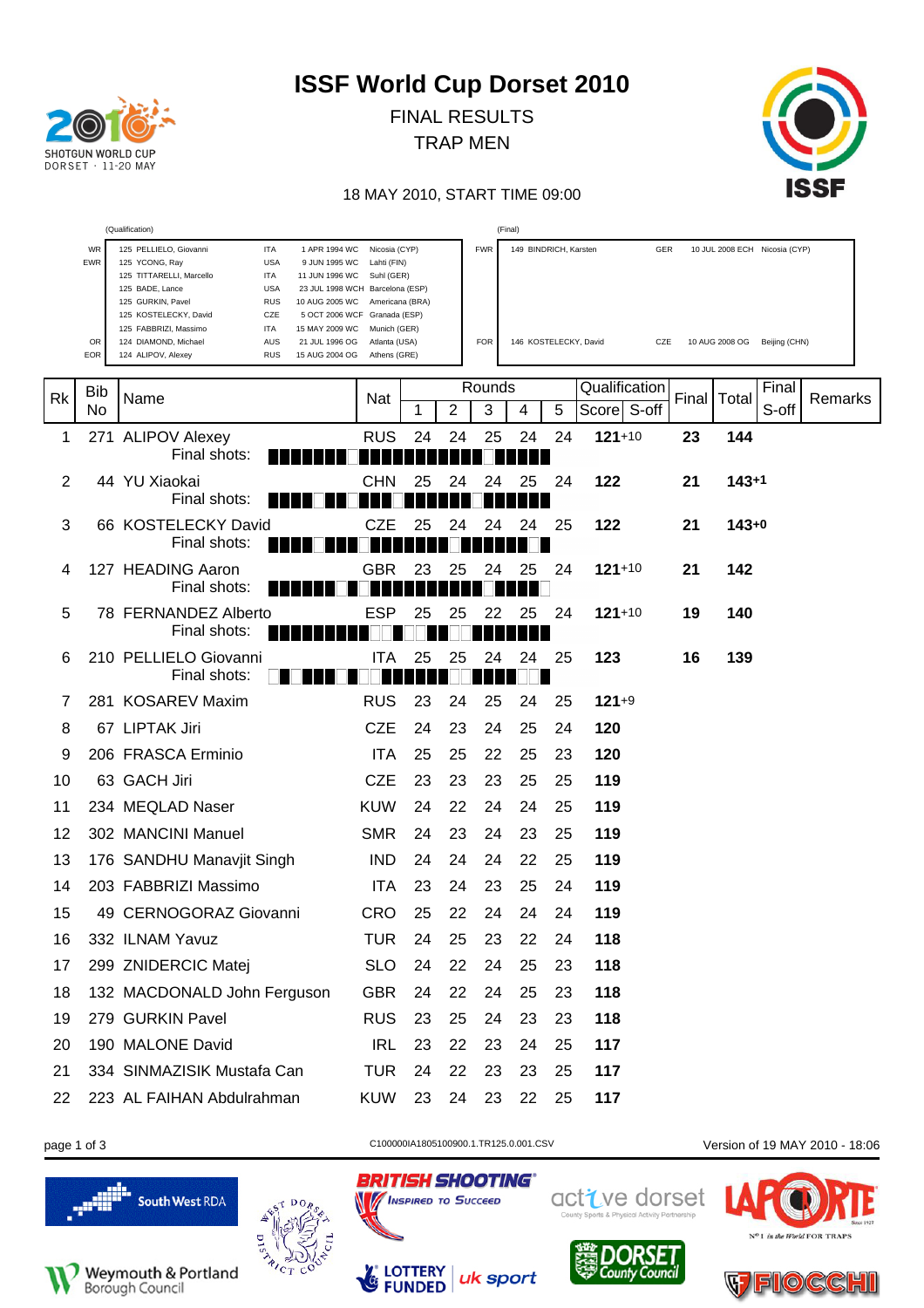|    | <b>Bib</b> |                           |            |    |                | Rounds |    |    | Qualification |               | Final |         |
|----|------------|---------------------------|------------|----|----------------|--------|----|----|---------------|---------------|-------|---------|
| Rk | No.        | Name                      | Nat        | 1  | $\overline{2}$ | 3      | 4  | 5  | Score S-off   | Final   Total | S-off | Remarks |
| 23 |            | 104 CLAMENS Stephane      | <b>FRA</b> | 22 | 23             | 23     | 25 | 24 | 117           |               |       |         |
| 24 |            | 296 MACEK Bostjan         | <b>SLO</b> | 23 | 25             | 22     | 24 | 23 | 117           |               |       |         |
| 25 |            | 116 TRONC Yves            | <b>FRA</b> | 25 | 23             | 22     | 24 | 23 | 117           |               |       |         |
| 26 |            | 358 TURNER Jacob          | <b>USA</b> | 25 | 24             | 20     | 23 | 24 | 116           |               |       |         |
| 27 |            | 143 BINDRICH Karsten      | <b>GER</b> | 23 | 22             | 24     | 24 | 23 | 116           |               |       |         |
| 28 |            | 314 KOVACOCY Marian       | <b>SVK</b> | 24 | 21             | 25     | 23 | 23 | 116           |               |       |         |
| 29 |            | 313 FILIPOVIC Mario       | <b>SVK</b> | 24 | 23             | 25     | 22 | 22 | 116           |               |       |         |
| 30 |            | 85 SERRANO Jesus          | <b>ESP</b> | 24 | 25             | 23     | 23 | 21 | 116           |               |       |         |
| 31 |            | 156 RUETTGEROTH Stefan    | <b>GER</b> | 23 | 21             | 23     | 23 | 25 | 115           |               |       |         |
| 32 |            | 23 DU Yu                  | <b>CHN</b> | 24 | 25             | 22     | 20 | 24 | 115           |               |       |         |
| 33 |            | 360 MATIKAINEN Veli Matti | <b>FIN</b> | 21 | 24             | 23     | 25 | 22 | 115           |               |       |         |
| 34 |            | 50 GLASNOVIC Anton        | <b>CRO</b> | 24 | 23             | 22     | 24 | 22 | 115           |               |       |         |
| 35 |            | 186 BURNETT Derek         | <b>IRL</b> | 24 | 24             | 23     | 22 | 22 | 115           |               |       |         |
| 36 |            | 243 CARABOTT Nicky        | <b>MLT</b> | 22 | 23             | 22     | 23 | 24 | 114           |               |       |         |
| 37 |            | 193 MURPHY Philip         | <b>IRL</b> | 21 | 24             | 25     | 21 | 23 | 114           |               |       |         |
| 38 |            | 336 TUZUN Oguzhan         | <b>TUR</b> | 22 | 25             | 23     | 24 | 20 | 114           |               |       |         |
| 39 |            | 320 VARGA Erik            | <b>SVK</b> | 21 | 24             | 24     | 20 | 24 | 113           |               |       |         |
| 40 |            | 36 SUN Chonglun           | <b>CHN</b> | 23 | 24             | 23     | 19 | 24 | 113           |               |       |         |
| 41 |            | 12 DUPONT Philippe        | <b>BEL</b> | 23 | 24             | 21     | 22 | 23 | 113           |               |       |         |
| 42 |            | 268 THOMPSON Richard Eric | <b>RSA</b> | 23 | 21             | 23     | 24 | 22 | 113           |               |       |         |
| 43 |            | 235 MEQLAD Saud           | <b>KUW</b> | 25 | 20             | 23     | 23 | 22 | 113           |               |       |         |
| 44 |            | 344 TSYGANENKO Eduard     | <b>UKR</b> | 24 | 23             | 22     | 22 | 22 | 113           |               |       |         |
| 45 |            | 57 LEONTIOU Leontios      | <b>CYP</b> | 23 | 24             | 21     | 21 | 23 | 112           |               |       |         |
| 46 |            | 354 MULLINS John          | <b>USA</b> | 23 | 23             | 23     | 20 | 23 | 112           |               |       |         |
| 47 |            | 51 GLASNOVIC Josip        | CRO        | 23 | 23             | 20     | 24 | 22 | 112           |               |       |         |
| 48 |            | 324 IVARSSON Andreas      | <b>SWE</b> | 24 | 21             | 24     | 22 | 21 | 112           |               |       |         |
| 49 |            | 120 BEATTIE David John    | <b>GBR</b> | 22 | 21             | 22     | 22 | 24 | 111           |               |       |         |
| 50 |            | 60 SAVVIDES Phidias       | <b>CYP</b> | 23 | 22             | 20     | 23 | 23 | 111           |               |       |         |
| 51 |            | 237 CARNEIRO Alex         | <b>LUX</b> | 23 | 22             | 20     | 24 | 22 | 111           |               |       |         |
| 52 |            | 88 GRANQVIST Joni         | <b>FIN</b> | 21 | 23             | 23     | 22 | 22 | 111           |               |       |         |
| 53 |            | 242 AQUILINA Jason John   | <b>MLT</b> | 25 | 23             | 20     | 23 | 20 | 111           |               |       |         |
| 54 |            | 298 VATOVEC Denis         | <b>SLO</b> | 22 | 20             | 22     | 22 | 24 | 110           |               |       |         |
| 55 |            | 304 BERTOLDI Reto         | SUI        | 22 | 21             | 25     | 18 | 24 | 110           |               |       |         |
| 56 |            | 177 SANDHU Zoravar Singh  | <b>IND</b> | 23 | 25             | 21     | 17 | 24 | 110           |               |       |         |
| 57 |            | 250 RACKOVIC Dragoslav    | <b>MNE</b> | 22 | 23             | 22     | 21 | 22 | 110           |               |       |         |
| 58 |            | 266 BORNMAN Neels         | <b>RSA</b> | 21 | 25             | 20     | 23 | 21 | 110           |               |       |         |
| 59 |            | 106 GAGLIO Baptiste       | <b>FRA</b> | 21 | 21             | 20     | 24 | 23 | 109           |               |       |         |
| 60 |            | 91 JOKINEN Ari            | <b>FIN</b> | 22 | 23             | 23     | 19 | 22 | 109           |               |       |         |
| 61 |            | 300 AMICI Francesco       | <b>SMR</b> | 22 | 24             | 20     | 23 | 20 | 109           |               |       |         |
|    |            |                           |            |    |                |        |    |    |               |               |       |         |









page 2 of 3 C100000IA1805100900.1.TR125.0.001.CSV Version of 19 MAY 2010 - 18:06



**DORSET**<br>County Council

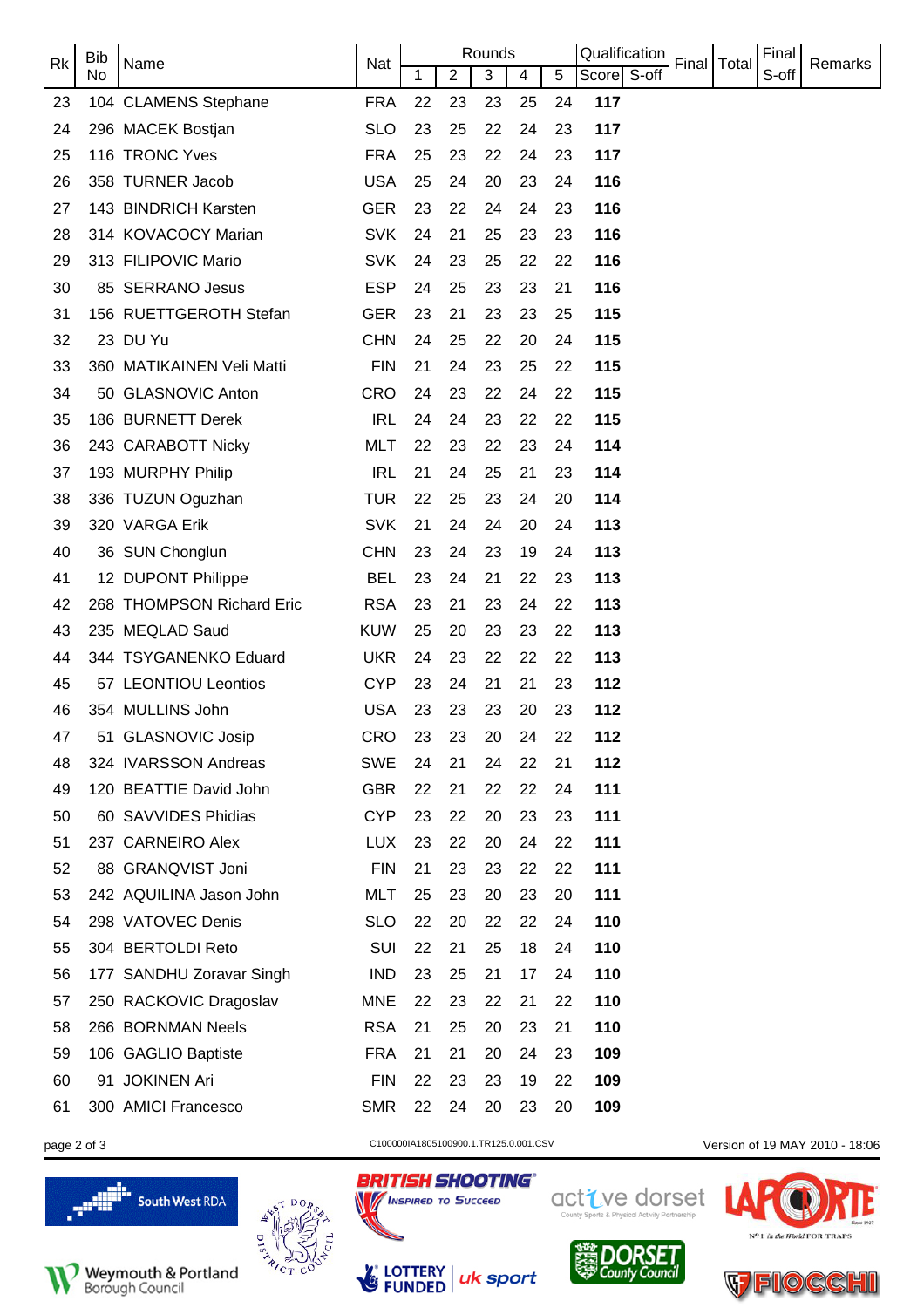| <b>Rk</b> | <b>Bib</b> | Name                         | Nat        |    |                | Rounds |    |    | Qualification |       | Final | Total | Final | <b>Remarks</b> |
|-----------|------------|------------------------------|------------|----|----------------|--------|----|----|---------------|-------|-------|-------|-------|----------------|
|           | No         |                              |            | 1  | $\overline{2}$ | 3      | 4  | 5  | Score         | S-off |       |       | S-off |                |
| 62        |            | 9 SCHERHAUFER Andreas        | <b>AUT</b> | 20 | 22             | 20     | 21 | 25 | 108           |       |       |       |       |                |
| 63        |            | 260 TRZEBINSKI Jakub         | POL        | 20 | 20             | 23     | 22 | 23 | 108           |       |       |       |       |                |
| 64        |            | 8 SCHEIBENREIF Karl          | <b>AUT</b> | 23 | 23             | 20     | 20 | 22 | 108           |       |       |       |       |                |
| 65        |            | 15 VAN DEN BROECK Paul Denis | <b>BEL</b> | 23 | 20             | 21     | 23 | 21 | 108           |       |       |       |       |                |
| 66        |            | 56 ELLINAS Georgios          | <b>CYP</b> | 24 | 22             | 21     | 20 | 21 | 108           |       |       |       |       |                |
| 67        |            | 359 WALLACE Casey            | <b>USA</b> | 21 | 21             | 20     | 22 | 23 | 107           |       |       |       |       |                |
| 68        |            | 244 CASSAR George            | <b>MLT</b> | 24 | 18             | 20     | 22 | 23 | 107           |       |       |       |       |                |
| 69        |            | 160 WIESEMANN Daniel         | <b>GER</b> | 21 | 19             | 24     | 20 | 23 | 107           |       |       |       |       |                |
| 70        |            | 84 RUBIO Carlos              | <b>ESP</b> | 20 | 22             | 19     | 24 | 22 | 107           |       |       |       |       |                |
| 71        |            | 178 SINGH Anirudh            | <b>IND</b> | 23 | 19             | 20     | 23 | 22 | 107           |       |       |       |       |                |
| 72        |            | 249 PERISIC Nikola           | <b>MNE</b> | 19 | 24             | 21     | 21 | 22 | 107           |       |       |       |       |                |
| 73        |            | 4 GOISER Alois               | <b>AUT</b> | 20 | 24             | 20     | 22 | 21 | 107           |       |       |       |       |                |
| 74        |            | 259 MLODZIANOWSKI Robert     | <b>POL</b> | 24 | 19             | 22     | 21 | 21 | 107           |       |       |       |       |                |
| 75        |            | 248 MRKAJIC Dragan           | <b>MNE</b> | 24 | 20             | 23     | 20 | 20 | 107           |       |       |       |       |                |
| 76        |            | 13 MARTIN Christophe         | <b>BEL</b> | 24 | 22             | 21     | 21 | 19 | 107           |       |       |       |       |                |
| 77        |            | 305 BIZZOZZERO Bruno         | <b>SUI</b> | 19 | 22             | 22     | 23 | 17 | 103           |       |       |       |       |                |
| 78        |            | 343 NAUMENKO Vyacheslav      | <b>UKR</b> | 20 | 19             | 20     | 21 | 19 | 99            |       |       |       |       |                |
| 79        |            | 238 YEOH Cheng Han Berna     | <b>MAS</b> | 20 | 24             | 19     | 17 | 19 | 99            |       |       |       |       |                |
| 80        |            | 267 BROWN Wayne Beresford    | <b>RSA</b> | 23 | 23             | 16     | 20 | 16 | 98            |       |       |       |       |                |
| 81        |            | 164 CHANG Benjamin           | <b>HKG</b> | 21 | 19             | 19     | 21 | 17 | 97            |       |       |       |       |                |
| 82        |            | 306 ETTISBERGER Juerg        | SUI        | 15 | 17             | 10     | 13 | 15 | 70            |       |       |       |       |                |
|           |            |                              |            |    |                |        |    |    |               |       |       |       |       |                |

#### legend

ECH European Championships EOR Equalled Olympic Record EWR Equalled World Record FOR Final Olympic Record

FWR Final World Record

- OG Olympic Games
- OR Olympic Record WC World Cup

WCF World Cup Final WCH World Championships WR World Record





uk sport

**BRITISH SHOOTING®** 

**MINSPIRED TO SUCCEED** 

**LOTTERY**<br>**FUNDED** 

N

page 3 of 3 C100000IA1805100900.1.TR125.0.001.CSV Version of 19 MAY 2010 - 18:06





in the World FOR TRAP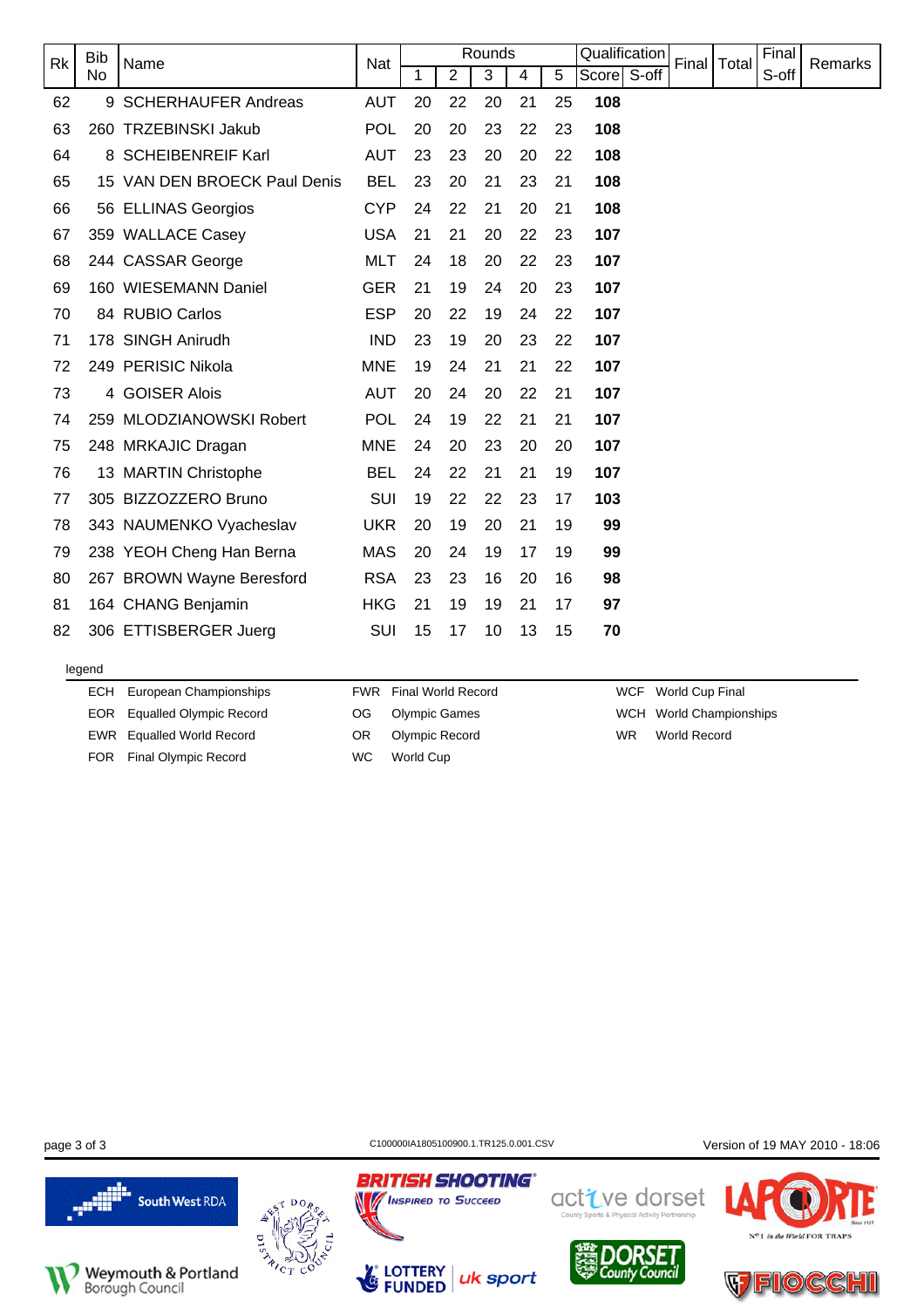

RESULTS TRAP MEN QUALIFICATION - MQS EXTRA - DAY 2 18 MAY 2010, START TIME 09:00



|    |            | (Qualification)                                                                                                                                                                                                                                                                          |                                                                                                                                  |    |    |            | (Final) |                       |         |       |                               |
|----|------------|------------------------------------------------------------------------------------------------------------------------------------------------------------------------------------------------------------------------------------------------------------------------------------------|----------------------------------------------------------------------------------------------------------------------------------|----|----|------------|---------|-----------------------|---------|-------|-------------------------------|
|    | WR<br>EWR  | 125 PELLIELO, Giovanni<br><b>ITA</b><br>1 APR 1994 WC<br><b>USA</b><br>125 YCONG, Ray<br>9 JUN 1995 WC<br>125 TITTARELLI, Marcello<br><b>ITA</b><br>11 JUN 1996 WC<br><b>USA</b><br>125 BADE, Lance<br><b>RUS</b><br>125 GURKIN, Pavel<br>10 AUG 2005 WC<br>125 KOSTELECKY, David<br>CZE | Nicosia (CYP)<br>Lahti (FIN)<br>Suhl (GER)<br>23 JUL 1998 WCH Barcelona (ESP)<br>Americana (BRA)<br>5 OCT 2006 WCF Granada (ESP) |    |    | <b>FWR</b> |         | 149 BINDRICH, Karsten |         | GER   | 10 JUL 2008 ECH Nicosia (CYP) |
|    | OR.<br>EOR | 125 FABBRIZI, Massimo<br>ITA<br>15 MAY 2009 WC<br>AUS<br>124 DIAMOND, Michael<br>21 JUL 1996 OG<br>124 ALIPOV, Alexey<br><b>RUS</b><br>15 AUG 2004 OG                                                                                                                                    | Munich (GER)<br>Atlanta (USA)<br>Athens (GRE)                                                                                    |    |    | <b>FOR</b> |         | 146 KOSTELECKY, David |         | CZE   | 10 AUG 2008 OG Beijing (CHN)  |
| Rk | Bib        | Name                                                                                                                                                                                                                                                                                     | Nat                                                                                                                              |    |    | Rounds     |         |                       | Total I | S-off | Remarks                       |
|    | No         |                                                                                                                                                                                                                                                                                          |                                                                                                                                  | 1  | 2  | 3          | 4       | 5                     |         |       |                               |
|    |            | 62 DANEK Robin                                                                                                                                                                                                                                                                           | <b>CZE</b>                                                                                                                       | 24 | 25 | 24         | 22      | 24                    | 119     |       |                               |
|    |            | 130 KIRK David                                                                                                                                                                                                                                                                           | <b>GBR</b>                                                                                                                       | 24 | 25 | 23         | 21      | 25                    | 118     |       |                               |
|    |            | 318 STANKO Boris                                                                                                                                                                                                                                                                         | <b>SVK</b>                                                                                                                       | 22 | 23 | 24         | 24      | 23                    | 116     |       |                               |
|    |            | 297 MLINARIC Matija                                                                                                                                                                                                                                                                      | <b>SLO</b>                                                                                                                       | 24 | 25 | 23         | 23      | 21                    | 116     |       |                               |
|    |            | 205 FIORAVANTI Giulio                                                                                                                                                                                                                                                                    | <b>ITA</b>                                                                                                                       | 22 | 23 | 23         | 23      | 24                    | 115     |       |                               |
|    |            | 295 KOMPAN Ivo                                                                                                                                                                                                                                                                           | <b>SLO</b>                                                                                                                       | 25 | 24 | 20         | 23      | 23                    | 115     |       |                               |
|    |            | 27 HUANG Xin                                                                                                                                                                                                                                                                             | <b>CHN</b>                                                                                                                       | 22 | 24 | 24         | 22      | 23                    | 115     |       |                               |
|    |            | 82 MURCIA Manuel                                                                                                                                                                                                                                                                         | <b>ESP</b>                                                                                                                       | 24 | 24 | 22         | 22      | 23                    | 115     |       |                               |
|    |            | 312 CAVARA Roman                                                                                                                                                                                                                                                                         | <b>SVK</b>                                                                                                                       | 23 | 24 | 24         | 23      | 21                    | 115     |       |                               |
|    |            | 29 LI Yajun                                                                                                                                                                                                                                                                              | <b>CHN</b>                                                                                                                       | 23 | 23 | 21         | 23      | 24                    | 114     |       |                               |
|    |            | 141 BECKMANN Eicke                                                                                                                                                                                                                                                                       | <b>GER</b>                                                                                                                       | 22 | 23 | 22         | 22      | 24                    | 113     |       |                               |
|    |            | 180 SINGH Mansher                                                                                                                                                                                                                                                                        | <b>IND</b>                                                                                                                       | 23 | 23 | 21         | 23      | 23                    | 113     |       |                               |
|    |            | 102 VITALI Henrikki                                                                                                                                                                                                                                                                      | <b>FIN</b>                                                                                                                       | 23 | 24 | 22         | 21      | 23                    | 113     |       |                               |
|    |            | 187 BYRNE Wayne William                                                                                                                                                                                                                                                                  | <b>IRL</b>                                                                                                                       | 24 | 21 | 23         | 23      | 22                    | 113     |       |                               |
|    |            | 276 DOBROSOTSKIKH Roman                                                                                                                                                                                                                                                                  | <b>RUS</b>                                                                                                                       | 23 | 22 | 22         | 22      | 23                    | 112     |       |                               |
|    |            | 182 SODHI Birendeep                                                                                                                                                                                                                                                                      | <b>IND</b>                                                                                                                       | 21 | 24 | 21         | 22      | 23                    | 111     |       |                               |
|    |            | 125 EXTON Carl                                                                                                                                                                                                                                                                           | <b>GBR</b>                                                                                                                       | 20 | 23 | 23         | 23      | 22                    | 111     |       |                               |
|    |            | 247 VELLA Stephen                                                                                                                                                                                                                                                                        | MLT                                                                                                                              | 22 | 22 | 22         | 22      | 22                    | 110     |       |                               |
|    |            | 337 YUZBAS Hakan                                                                                                                                                                                                                                                                         | TUR                                                                                                                              | 20 | 24 | 20         | 22      | 23                    | 109     |       |                               |
|    |            | 3 EIDENBERGER Guenther                                                                                                                                                                                                                                                                   | <b>AUT</b>                                                                                                                       | 22 | 23 | 20         | 22      | 22                    | 109     |       |                               |
|    |            | 153 MARSCHEIDER Peter                                                                                                                                                                                                                                                                    | <b>GER</b>                                                                                                                       | 23 | 19 | 21         | 21      | 23                    | 107     |       |                               |
|    |            | 195 TANNER Colin                                                                                                                                                                                                                                                                         | <b>IRL</b>                                                                                                                       | 22 | 24 | 17         | 22      | 22                    | 107     |       |                               |
|    |            | 93 KIRVESMAKI Janne                                                                                                                                                                                                                                                                      | <b>FIN</b>                                                                                                                       | 24 | 21 | 23         | 20      | 18                    | 106     |       |                               |
|    |            | 339 DENCHYK Vadym                                                                                                                                                                                                                                                                        | <b>UKR</b>                                                                                                                       | 21 | 22 | 19         | 20      | 22                    | 104     |       |                               |
|    |            | 246 SCORFNA Frank                                                                                                                                                                                                                                                                        | <b>MLT</b>                                                                                                                       | 20 | 20 | 21         | 19      | 22                    | 102     |       |                               |
|    |            | 283 KULIKOVSKY Evgeny                                                                                                                                                                                                                                                                    | <b>RUS</b>                                                                                                                       | 20 | 21 | 21         | 19      | 20                    | 101     |       |                               |



Weymouth & Portland<br>Borough Council





**BRITISH SHOOTING®** 

**No / INSPIRED TO SUCCEED** 



active dorset





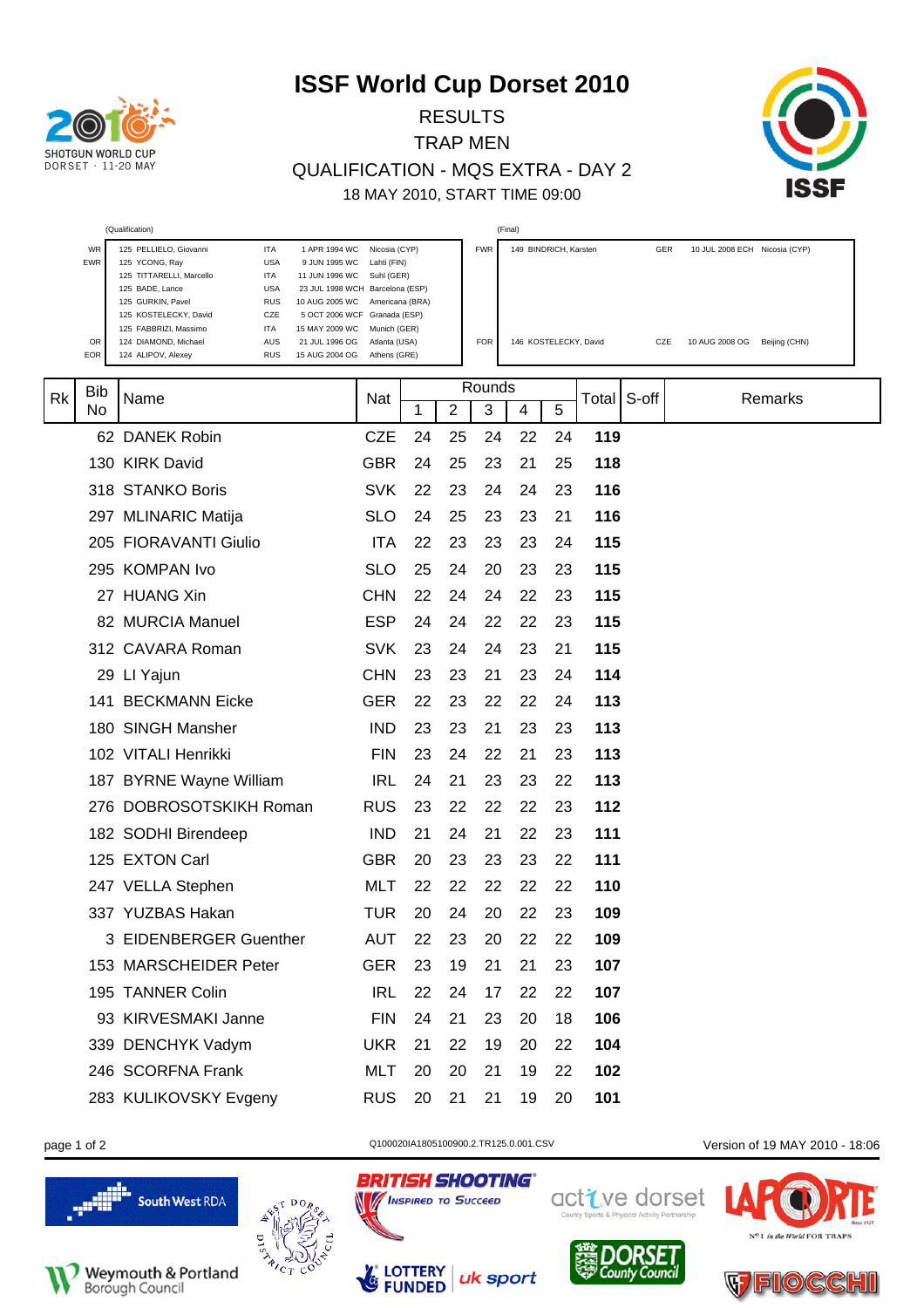| <b>Rk</b> | <b>Bib</b> | Name                     | Nat        |                             |                    | Rounds |    |     | Total S-off |            | Remarks                |
|-----------|------------|--------------------------|------------|-----------------------------|--------------------|--------|----|-----|-------------|------------|------------------------|
|           | No         |                          |            |                             |                    |        |    | 5   |             |            |                        |
|           |            | 10 SILLER Christian      | AUT        | 22                          | 19                 | 20     | 19 | 18  | 98          |            |                        |
|           |            | 14 MARTINELLE Olivier    | <b>BEL</b> | 19                          | 17                 | 20     | 18 | -20 | 94          |            |                        |
|           |            | 308 ROTTA Daniele        | <b>SUI</b> | 13                          | 19                 | 21     | 17 | 18  | 88          |            |                        |
|           |            | 307 PFIFFNER Luciano     | <b>SUI</b> | 14                          | 14                 | 15     | 17 | 11  | 71          |            |                        |
|           |            | 269 THOMPSON Robert Ivan | <b>RSA</b> |                             |                    |        |    |     |             |            | <b>DNS</b>             |
| legend    |            |                          |            |                             |                    |        |    |     |             |            |                        |
|           | <b>DNS</b> | Did Not Start            | <b>FOR</b> | <b>Final Olympic Record</b> |                    |        |    |     |             | WC.        | World Cup              |
|           | ECH.       | European Championships   | <b>FWR</b> |                             | Final World Record |        |    |     |             | <b>WCF</b> | <b>World Cup Final</b> |

OG Olympic Games OR Olympic Record

**BRITISH SHOOTING®** 

page 2 of 2 C100020IA1805100900.2.TR125.0.001.CSV Version of 19 MAY 2010 - 18:06



EOR Equalled Olympic Record EWR Equalled World Record

DNS Did Not Start



**No INSPIRED TO SUCCEED** LOTTERY<br>FUNDED LG uk sport



WCH World Championships WR World Record



N<sup>o</sup>1 in the World FOR TRAPS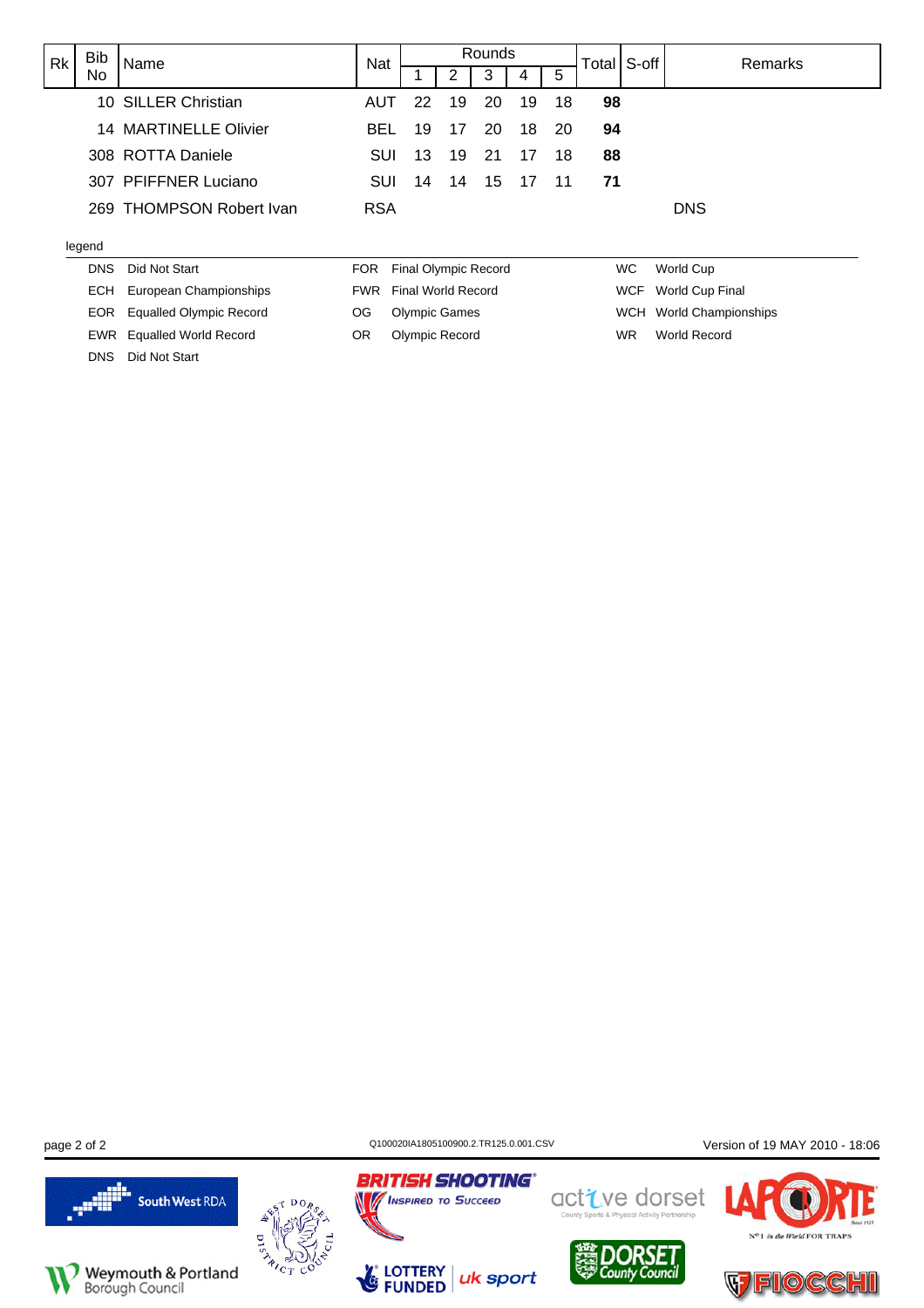

FINAL RESULTS DOUBLE TRAP MEN



#### 16 MAY 2010, START TIME 09:30

|    | (Qualification)<br>(Final) |                                                                                                                                                                    |                              |    |                |    |                   |       |            |       |       |                              |  |
|----|----------------------------|--------------------------------------------------------------------------------------------------------------------------------------------------------------------|------------------------------|----|----------------|----|-------------------|-------|------------|-------|-------|------------------------------|--|
|    | WR<br>EWR                  | 147 DIAMOND, Michael<br>AUS<br>19 JUL 1998 WCH Barcelona (ESP)<br>147 FAULDS, Richard<br>GBR<br>8 JUN 2008 WC<br>147 SODHI, Ronjan<br><b>IND</b><br>18 JUN 2008 WC | Suhl (GER)<br>Belgrade (SRB) |    | <b>FWR</b>     |    | 196 HU, Binyuan   |       | <b>CHN</b> |       |       | 10 JUN 2009 WC Minsk (BLR)   |  |
|    | OR                         | 147 HU, Binyuan<br><b>CHN</b><br>10 JUN 2009 WC<br>145 ELLER, Walton<br><b>USA</b><br>12 AUG 2008 OG                                                               | Minsk (BLR)<br>Beijing (CHN) |    | <b>FOR</b>     |    | 190 ELLER, Walton |       | <b>USA</b> |       |       | 12 AUG 2008 OG Beijing (CHN) |  |
| Rk | Bib                        | Name                                                                                                                                                               | Nat                          |    | Rounds         |    | Qualification     | Final |            | Total | Final | Remarks                      |  |
|    | No                         |                                                                                                                                                                    |                              | 1  | $\overline{2}$ | 3  | Score S-off       |       |            |       | S-off |                              |  |
| 1  |                            | 34 PAN Qiang<br>Final shots:                                                                                                                                       | <b>CHN</b>                   | 48 | 49             | 50 | 147               | 46    |            | 193   |       | <b>EWR</b>                   |  |
| 2  |                            | 277 FOKEEV Vitaly<br>Final shots:                                                                                                                                  | <b>RUS</b>                   | 47 | 48             | 48 | 143               | 47    |            | 190   |       |                              |  |
| 3  |                            | 352 HOLGUIN Jeffrey<br>Final shots:                                                                                                                                | <b>USA</b>                   | 48 | 48             | 48 | 144               | 45    |            | 189   |       |                              |  |
| 4  |                            | 356 RICHMOND Joshua<br>Final shots:<br>ш                                                                                                                           | USA                          | 48 | 48             | 47 | 143               | 45    |            | 188   |       |                              |  |
| 5  |                            | 139 WILSON Peter Robert Ru<br>Final shots:                                                                                                                         | <b>GBR</b>                   | 47 | 48             | 48 | 143               | 39    |            | 182   |       |                              |  |
| 6  |                            | 200 D ANIELLO Francesco<br>Final shots:                                                                                                                            | <b>ITA</b>                   | 45 | 48             | 48 | 141               | 39    |            | 180   |       |                              |  |
| 7  |                            | 201 DI SPIGNO Daniele                                                                                                                                              | <b>ITA</b>                   | 48 | 46             | 46 | 140               |       |            |       |       |                              |  |
| 8  |                            | 287 MOSIN Vasily                                                                                                                                                   | <b>RUS</b>                   | 48 | 47             | 45 | 140               |       |            |       |       |                              |  |
| 9  |                            | 166 BHATNAGAR Vikram                                                                                                                                               | <b>IND</b>                   | 48 | 48             | 44 | 140               |       |            |       |       |                              |  |
| 10 |                            | 338 ALMAKTOUM Juma                                                                                                                                                 | <b>UAE</b>                   | 44 | 47             | 48 | 139               |       |            |       |       |                              |  |
| 11 |                            | 135 SCOTT Steven                                                                                                                                                   | <b>GBR</b>                   | 46 | 46             | 46 | 138               |       |            |       |       |                              |  |
| 12 |                            | 183 SODHI Ronjan                                                                                                                                                   | <b>IND</b>                   | 46 | 42             | 49 | 137               |       |            |       |       |                              |  |
| 13 |                            | 2 MARK Russell                                                                                                                                                     | <b>AUS</b>                   | 47 | 45             | 45 | 137               |       |            |       |       |                              |  |
| 14 |                            | 323 DAHLBY Hakan                                                                                                                                                   | <b>SWE</b>                   | 48 | 47             | 42 | 137               |       |            |       |       |                              |  |
| 15 |                            | 285 LEYBO Mikhail                                                                                                                                                  | <b>RUS</b>                   | 46 | 45             | 45 | 136               |       |            |       |       |                              |  |
| 16 |                            | 39 WANG Nan                                                                                                                                                        | <b>CHN</b>                   | 46 | 45             | 45 | 136               |       |            |       |       |                              |  |
| 17 |                            | 152 LOEW Andreas                                                                                                                                                   | <b>GER</b>                   | 48 | 47             | 41 | 136               |       |            |       |       |                              |  |
| 18 |                            | 346 CRAWFORD William                                                                                                                                               | <b>USA</b>                   | 46 | 43             | 46 | 135               |       |            |       |       |                              |  |
| 19 |                            | 226 ALMANEE Rashed                                                                                                                                                 | <b>KUW</b>                   | 47 | 45             | 43 | 135               |       |            |       |       |                              |  |
| 20 |                            | 317 PRAJ Filip                                                                                                                                                     | <b>SVK</b>                   | 45 | 42             | 47 | 134               |       |            |       |       |                              |  |
| 21 |                            | 126 FAULDS Richard                                                                                                                                                 | <b>GBR</b>                   | 42 | 47             | 45 | 134               |       |            |       |       |                              |  |
| 22 |                            | 245 CHETCUTI William                                                                                                                                               | MLT                          | 44 | 46             | 44 | 134               |       |            |       |       |                              |  |
| 23 |                            | 94 KOYLINEN Simo                                                                                                                                                   | <b>FIN</b>                   | 46 | 44             | 44 | 134               |       |            |       |       |                              |  |
| 24 |                            | 221 ALDEEHANI Fehaid                                                                                                                                               | <b>KUW</b>                   | 45 | 45             | 43 | 133               |       |            |       |       |                              |  |







page 1 of 2 C100000IA1605100930.1.DT150.0.001.CSV Version of 17 MAY 2010 - 08:57

uk sport

**BRITISH SHOOTING®** 

**No / INSPIRED TO SUCCEED** 

LOTTERY<br>FUNDED

 $\mathcal{L}_{\mathcal{C}}$ 



active dorset



in the World FOR TRAPS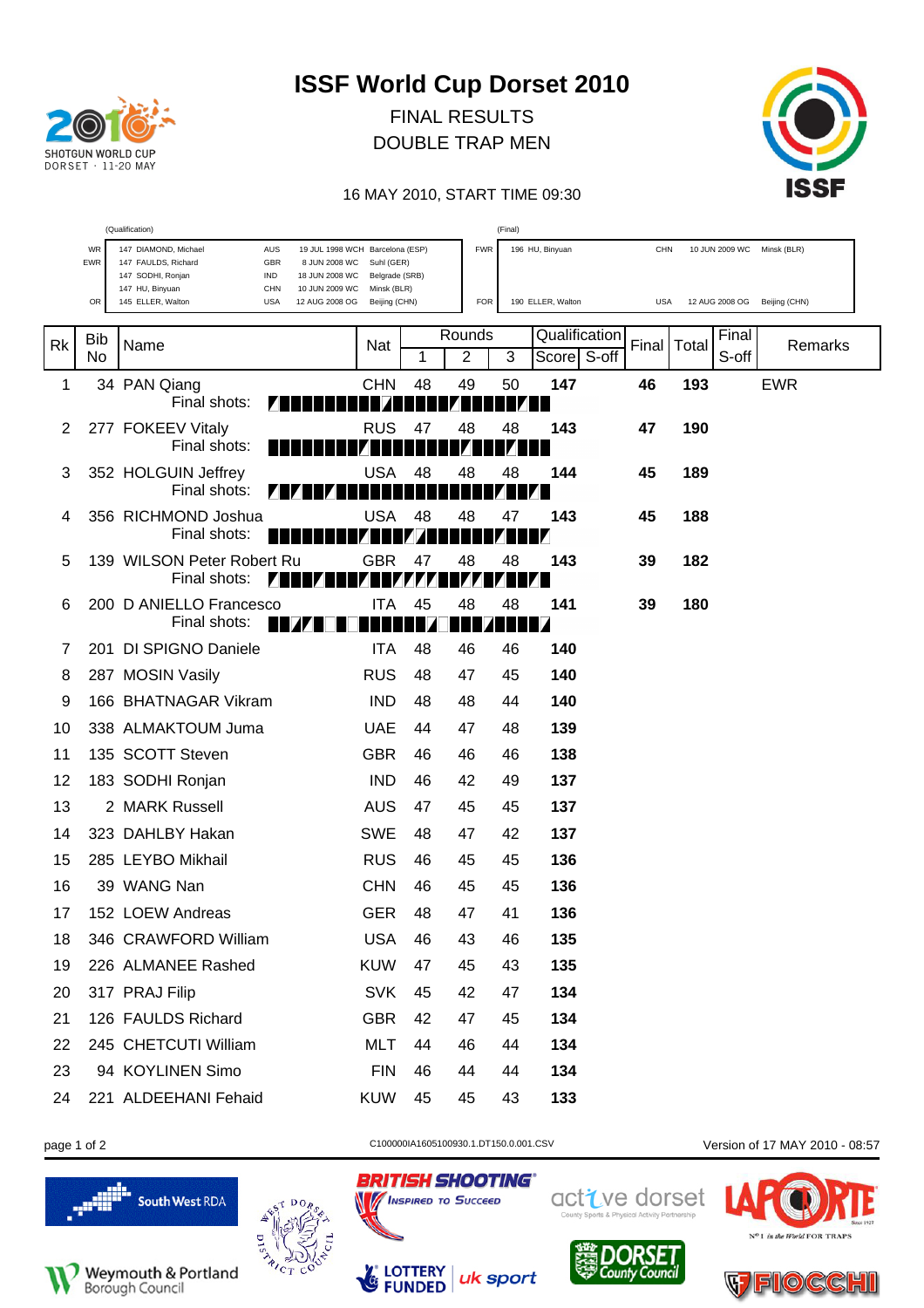| Rk | <b>Bib</b> | Name                   | <b>Nat</b> |    | Rounds |    | Qualification |  | Final Total | Final | Remarks |
|----|------------|------------------------|------------|----|--------|----|---------------|--|-------------|-------|---------|
|    | No         |                        |            |    | 2      | 3  | Score S-off   |  |             | S-off |         |
| 25 |            | 220 ALAFASI Hamad      | <b>KUW</b> | 43 | 45     | 44 | 132           |  |             |       |         |
| 26 |            | 38 WANG Hao            | <b>CHN</b> | 38 | 46     | 46 | 130           |  |             |       |         |
| 27 |            | 157 SCHANZ Waldemar    | <b>GER</b> | 44 | 40     | 46 | 130           |  |             |       |         |
| 28 |            | 155 OMMERT Stefan      | <b>GER</b> | 43 | 41     | 45 | 129           |  |             |       |         |
| 29 |            | 199 CIAVAGLIA Giuseppe | <b>ITA</b> | 44 | 39     | 45 | 128           |  |             |       |         |
| 30 |            | 100 RITSILA Sami       | <b>FIN</b> | 42 | 43     | 42 | 127           |  |             |       |         |
| 31 |            | 90 HYVARINEN Niko      | <b>FIN</b> | 43 | 41     | 42 | 126           |  |             |       |         |
| 32 |            | 172 MITTAL Ajay        | IND.       | 40 | 42     | 41 | 123           |  |             |       |         |
| 33 |            | 107 GUERRERO Sebastien | <b>FRA</b> | 38 | 41     | 42 | 121           |  |             |       |         |
| 34 |            | 105 DOUMIC Jean        | <b>FRA</b> | 38 | 29     | 34 | 101           |  |             |       |         |
|    |            |                        |            |    |        |    |               |  |             |       |         |

#### legend

EWR Equalled World Record

OG Olympic Games OR Olympic Record

FOR Final Olympic Record FWR Final World Record

WC World Cup

WCH World Championships

WR World Record

**BRITISH SHOOTING®** 

page 2 of 2 C100000IA1605100930.1.DT150.0.001.CSV Version of 17 MAY 2010 - 08:57





**No / INSPIRED TO SUCCEED** 





active dorset



in the World FOR TRAP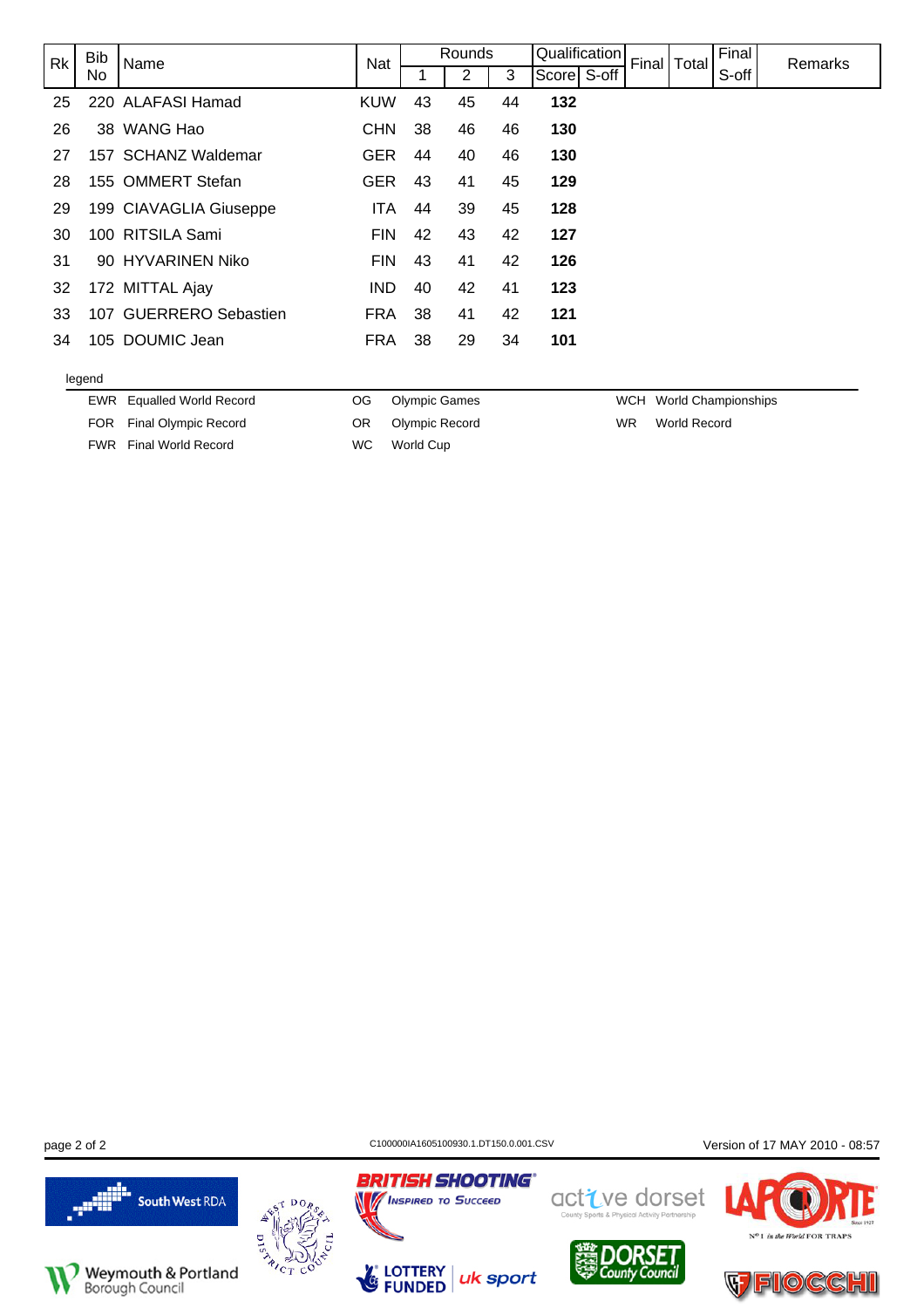

RESULTS DOUBLE TRAP MEN QUALIFICATION - MQS EXTRA 16 MAY 2010, START TIME 09:30



|    |            |                                                                                                  | (Qualification)<br>(Final)<br>19 JUL 1998 WCH Barcelona (ESP) |    |            |           |                   |       |            |                            |               |  |  |  |  |  |
|----|------------|--------------------------------------------------------------------------------------------------|---------------------------------------------------------------|----|------------|-----------|-------------------|-------|------------|----------------------------|---------------|--|--|--|--|--|
|    | WR         | 147 DIAMOND, Michael<br><b>AUS</b>                                                               |                                                               |    | <b>FWR</b> |           | 196 HU, Binyuan   |       | <b>CHN</b> | 10 JUN 2009 WC Minsk (BLR) |               |  |  |  |  |  |
|    | <b>EWR</b> | 147 FAULDS, Richard<br>GBR<br>8 JUN 2008 WC<br>147 SODHI, Ronjan<br><b>IND</b><br>18 JUN 2008 WC | Suhl (GER)<br>Belgrade (SRB)                                  |    |            |           |                   |       |            |                            |               |  |  |  |  |  |
|    |            | 147 HU, Binyuan<br>CHN<br>10 JUN 2009 WC                                                         | Minsk (BLR)                                                   |    |            |           |                   |       |            |                            |               |  |  |  |  |  |
|    | OR         | 145 ELLER, Walton<br><b>USA</b><br>12 AUG 2008 OG                                                | Beijing (CHN)                                                 |    | <b>FOR</b> |           | 190 ELLER, Walton |       | <b>USA</b> | 12 AUG 2008 OG             | Beijing (CHN) |  |  |  |  |  |
|    |            |                                                                                                  |                                                               |    | Rounds     |           |                   |       |            |                            |               |  |  |  |  |  |
| Rk | <b>Bib</b> | Name                                                                                             | <b>Nat</b>                                                    |    |            |           | Total             | S-off |            | Remarks                    |               |  |  |  |  |  |
|    | No         |                                                                                                  |                                                               | 1  | 2          | 3         |                   |       |            |                            |               |  |  |  |  |  |
|    |            | 26 HU Binyuan                                                                                    | <b>CHN</b>                                                    | 46 | 48         | 45        | 139               |       |            |                            |               |  |  |  |  |  |
|    | 211        | <b>ROSSI Ferdinando</b>                                                                          | ITA                                                           | 45 | 46         | 47        | 138               |       |            |                            |               |  |  |  |  |  |
|    |            | 33 MO Junjie                                                                                     | <b>CHN</b>                                                    | 45 | 47         | 46        | 138               |       |            |                            |               |  |  |  |  |  |
|    | 147        | <b>GOLDBRUNNER Michael</b>                                                                       | <b>GER</b>                                                    | 47 | 46         | 45        | 138               |       |            |                            |               |  |  |  |  |  |
|    |            | 286 MIROSHNICHENKO Vladimir                                                                      | <b>RUS</b>                                                    | 47 | 47         | 43        | 137               |       |            |                            |               |  |  |  |  |  |
|    |            | 278 FURASYEV Alexander                                                                           | <b>RUS</b>                                                    | 48 | 43         | 45        | 136               |       |            |                            |               |  |  |  |  |  |
|    |            | 136 WALTON Stevan                                                                                | <b>GBR</b>                                                    | 45 | 48         | 43        | 136               |       |            |                            |               |  |  |  |  |  |
|    |            | 173 MOHD Asab                                                                                    | <b>IND</b>                                                    | 45 | 43         | 46        | 134               |       |            |                            |               |  |  |  |  |  |
|    |            | 197 BARILLA Antonino                                                                             | <b>ITA</b>                                                    | 45 | 47         | 42        | 134               |       |            |                            |               |  |  |  |  |  |
|    |            | 170 HIMANSHU Himanshu                                                                            | <b>IND</b>                                                    | 47 | 38         | 44        | 129               |       |            |                            |               |  |  |  |  |  |
|    |            | 138 WATHEN Sam                                                                                   | <b>GBR</b>                                                    | 44 | 42         | 37        | 123               |       |            |                            |               |  |  |  |  |  |
|    |            | 315 MAGYARICS Stefan                                                                             | <b>SVK</b>                                                    | 36 | 41         | 37        | 114               |       |            |                            |               |  |  |  |  |  |
|    |            | 309 BARCZI Dusan                                                                                 | <b>SVK</b>                                                    | 31 |            |           | 31                |       | <b>DNF</b> |                            |               |  |  |  |  |  |
|    | legend     |                                                                                                  |                                                               |    |            |           |                   |       |            |                            |               |  |  |  |  |  |
|    | <b>DNF</b> | Did Not Finish<br><b>FWR</b> Final World Record                                                  |                                                               |    | WC         | World Cup |                   |       |            |                            |               |  |  |  |  |  |

EWR Equalled World Record FOR Final Olympic Record

DNF Did Not Finish

- OG Olympic Games
	- OR Olympic Record

WCH World Championships WR World Record



**BRITISH SHOOTING®** 

**MINSPIRED TO SUCCEED** 

**LOTTERY**<br>**FUNDED** 

N

page 1 of 1 C100000IA1605100930.2.DT150.0.001.CSV Version of 18 MAY 2010 - 08:47





uk sport

active dorset in the World FOR TRAP

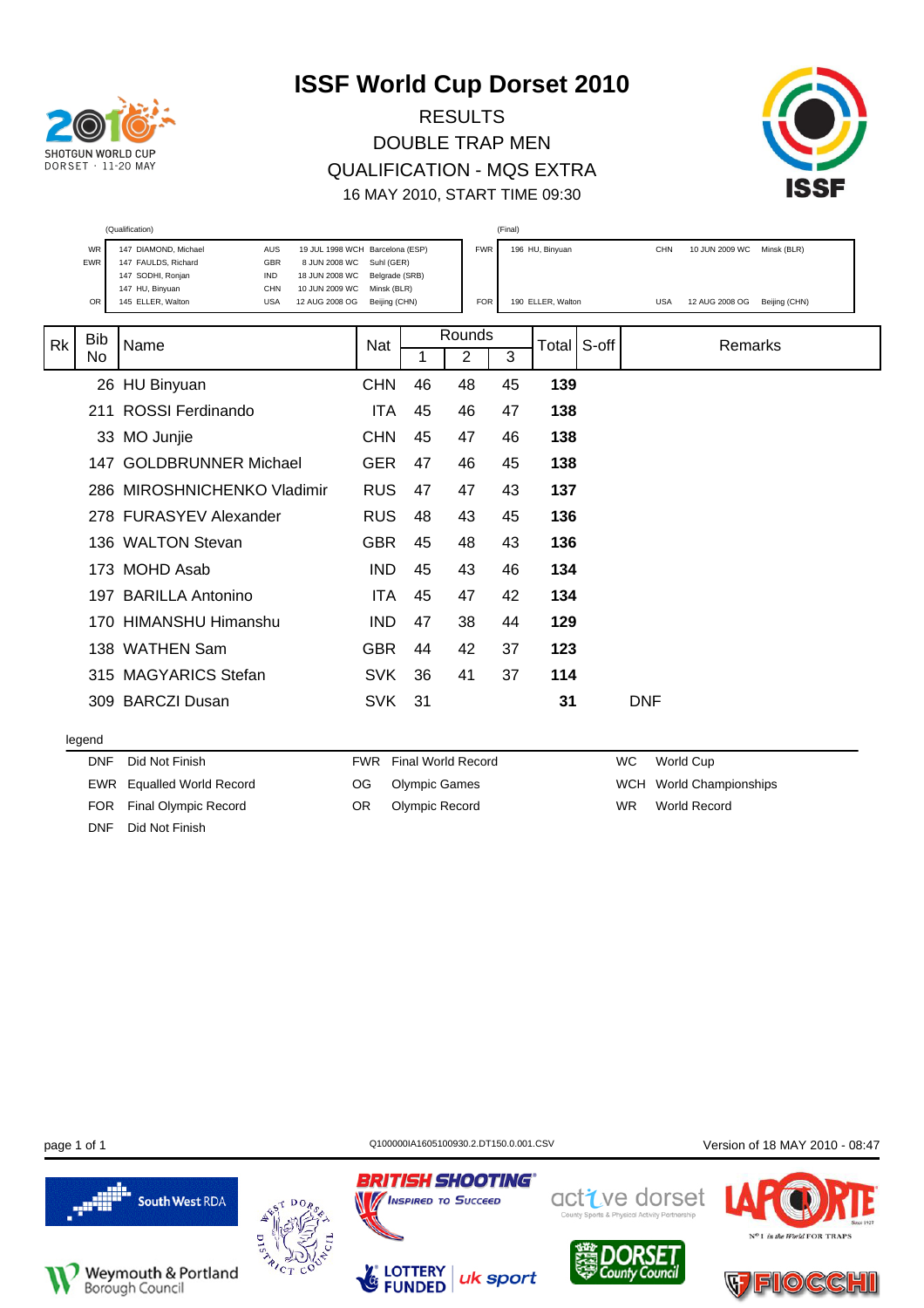

FINAL RESULTS SKEET MEN



#### 13 MAY 2010, START TIME 08:30

|    |            | (Qualification)                                                                                                                                                                                                            |                                             |    |    |                    | (Final)                                                        |    |                                        |       |                                                                                                 |         |
|----|------------|----------------------------------------------------------------------------------------------------------------------------------------------------------------------------------------------------------------------------|---------------------------------------------|----|----|--------------------|----------------------------------------------------------------|----|----------------------------------------|-------|-------------------------------------------------------------------------------------------------|---------|
|    | WR<br>EWR  | 125 HANCOCK, Vincent<br><b>USA</b><br>14 JUN 2007 WC<br>125 BROVOLD, Tore<br><b>NOR</b><br>13 JUL 2008 ECH Nicosia (CYP)<br>125 MILCHEV, Mikola<br><b>UKR</b><br>9 MAY 2009 WC<br>125 SYCHRA, Jan<br>CZE<br>20 MAY 2009 WC | Lonato (ITA)<br>Cairo (EGY)<br>Munich (GER) |    |    | <b>FWR</b><br>EFWR | 150 HANCOCK, Vincent<br>150 BROVOLD, Tore<br>150 BROVOLD, Tore |    | <b>USA</b><br><b>NOR</b><br><b>NOR</b> |       | 14 JUN 2007 WC<br>Lonato (ITA)<br>13 JUL 2008 ECH Nicosia (CYP)<br>25 JUL 2009 ECH Osijek (CRO) |         |
|    | OR         | 125 BROVOLD, Tore<br><b>NOR</b><br>25 JUL 2009 ECH Osijek (CRO)<br>121 HANCOCK, Vincent<br><b>USA</b><br>16 AUG 2008 OG                                                                                                    | Beijing (CHN)                               |    |    | <b>FOR</b>         | 145 BROVOLD, Tore<br>145 HANCOCK, Vincent                      |    | <b>NOR</b><br><b>USA</b>               |       | 16 AUG 2008 OG<br>Beijing (CHN)<br>16 AUG 2008 OG<br>Beijing (CHN)                              |         |
| Rk | Bib<br>No. | Name                                                                                                                                                                                                                       | Nat                                         | 1  | 2  | Rounds<br>3        | 4                                                              | 5  | Qualification<br>Score S-off           | Final | Final<br>Total<br>S-off                                                                         | Remarks |
| 1  |            | 52 ACHILLEOS Georgios<br>Final shots:                                                                                                                                                                                      | <b>CYP</b>                                  | 24 | 25 | 24                 | 25                                                             | 25 | 123                                    | 23    | 146                                                                                             |         |
| 2  |            | 162 MITAS Efthimios<br>Final shots:                                                                                                                                                                                        | <b>GRE</b>                                  | 25 | 25 | 24                 | 24                                                             | 25 | 123                                    | 22    | $145 + 4$                                                                                       |         |
| 3  |            | 291 SHOMIN Valeriy<br>Final shots:                                                                                                                                                                                         | <b>RUS</b>                                  | 24 | 25 | 25                 | 25                                                             | 23 | $122+8$                                | 23    | $145 + 3$                                                                                       |         |
| 4  |            | 351 HANCOCK Vincent<br>Final shots:                                                                                                                                                                                        | <b>USA</b>                                  | 25 | 25 | 25                 | 24                                                             | 24 | 123                                    | 21    | $144 + 5$                                                                                       |         |
| 5  |            | 40 WANG Ying<br>Final shots:                                                                                                                                                                                               | CHN                                         | 25 | 24 | 24                 | 24                                                             | 25 | $122+7+5$                              | 22    | $144 + 4$                                                                                       |         |
| 6  |            | 71 SYCHRA Jan<br>Final shots:                                                                                                                                                                                              | CZE                                         | 25 | 24 | 24                 | 25                                                             | 25 | 123                                    | 20    | 143                                                                                             |         |
| 7  |            | 353 MCLELLAND Randal                                                                                                                                                                                                       | <b>USA</b>                                  | 24 | 24 | 25                 | 25                                                             | 24 | $122+7+4$                              |       |                                                                                                 |         |
| 8  |            | 115 TERRAS Anthony                                                                                                                                                                                                         | <b>FRA</b>                                  | 25 | 24 | 24                 | 24                                                             | 25 | $122+5$                                |       |                                                                                                 |         |
| 9  |            | 77 ARAMBURU Juan Jose                                                                                                                                                                                                      | <b>ESP</b>                                  | 25 | 24 | 24                 | 23                                                             | 25 | 121                                    |       |                                                                                                 |         |
| 10 |            | 159 WENZEL Tino                                                                                                                                                                                                            | <b>GER</b>                                  | 23 | 23 | 24                 | 25                                                             | 25 | 120                                    |       |                                                                                                 |         |
| 11 |            | 270 AKSYUTIN Sergey                                                                                                                                                                                                        | <b>RUS</b>                                  | 22 | 24 | 25                 | 24                                                             | 25 | 120                                    |       |                                                                                                 |         |
| 12 |            | 112 PETIT Emmanuel                                                                                                                                                                                                         | <b>FRA</b>                                  | 25 | 22 | 25                 | 23                                                             | 25 | 120                                    |       |                                                                                                 |         |
| 13 |            | 121 BRAMLEY Clive                                                                                                                                                                                                          | <b>GBR</b>                                  | 25 | 24 | 24                 | 23                                                             | 24 | 120                                    |       |                                                                                                 |         |
| 14 |            | 81 MORAGUES Juan                                                                                                                                                                                                           | <b>ESP</b>                                  | 24 | 25 | 24                 | 24                                                             | 23 | 120                                    |       |                                                                                                 |         |
| 15 |            | 54 CHRISTOFOROU Kyriacos                                                                                                                                                                                                   | <b>CYP</b>                                  | 23 | 23 | 24                 | 25                                                             | 24 | 119                                    |       |                                                                                                 |         |
| 16 |            | 348 DULOHERY Shawn                                                                                                                                                                                                         | <b>USA</b>                                  | 23 | 24 | 23                 | 25                                                             | 24 | 119                                    |       |                                                                                                 |         |
| 17 |            | 329 SVENSSON Marcus                                                                                                                                                                                                        | <b>SWE</b>                                  | 23 | 24 | 25                 | 23                                                             | 24 | 119                                    |       |                                                                                                 |         |
| 18 |            | 252 BROVOLD Tore                                                                                                                                                                                                           | <b>NOR</b>                                  | 25 | 23 | 24                 | 24                                                             | 23 | 119                                    |       |                                                                                                 |         |
| 19 |            | 253 FILTVEDT Jonas                                                                                                                                                                                                         | <b>NOR</b>                                  | 24 | 23 | 23                 | 23                                                             | 25 | 118                                    |       |                                                                                                 |         |
| 20 |            | 74 HANSEN Jesper                                                                                                                                                                                                           | <b>DEN</b>                                  | 24 | 24 | 22                 | 24                                                             | 24 | 118                                    |       |                                                                                                 |         |
| 21 |            | 99 MERILUOTO Heikki                                                                                                                                                                                                        | <b>FIN</b>                                  | 23 | 23 | 25                 | 24                                                             | 23 | 118                                    |       |                                                                                                 |         |
| 22 |            | 53 ANDREOU Antonakis                                                                                                                                                                                                       | <b>CYP</b>                                  | 24 | 25 | 22                 | 24                                                             | 23 | 118                                    |       |                                                                                                 |         |
| 23 |            | 122 BRICKELL Richard                                                                                                                                                                                                       | <b>GBR</b>                                  | 25 | 24 | 24                 | 22                                                             | 23 | 118                                    |       |                                                                                                 |         |







LOTTERY<br>FUNDED

 $\mathcal{L}_{\mathcal{C}}$ 

**BRITISH SHOOTING®** active dorset **No / INSPIRED TO SUCCEED** 

uk sport

Count

page 1 of 3 C100000IA1305100830.1.SK125.0.001.CSV Version of 14 MAY 2010 - 17:36



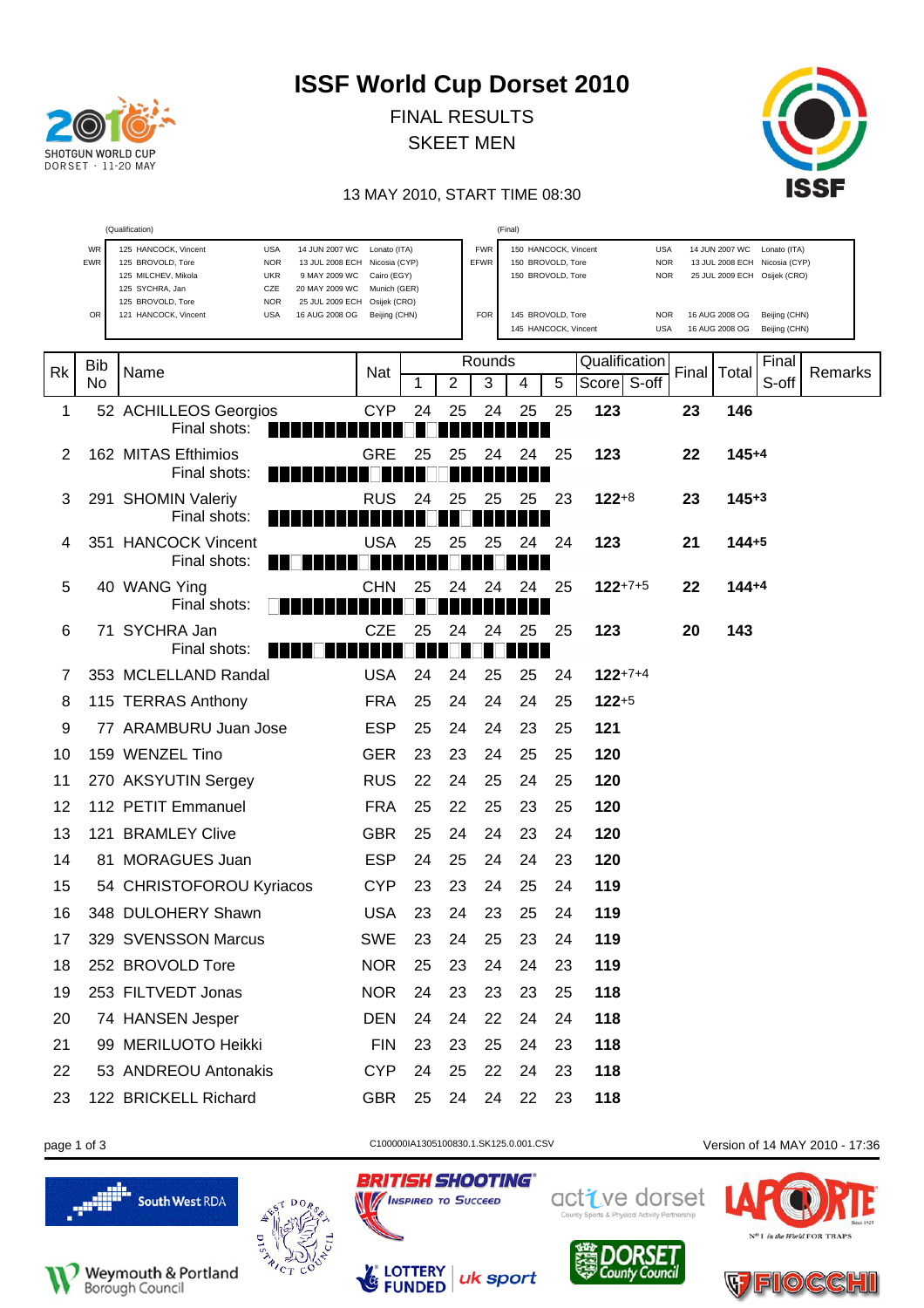| Rk                                                   | <b>Bib</b> | Name                         | <b>Nat</b> |    |                | Rounds |    |    | Qualification |  |               | Final |                                |
|------------------------------------------------------|------------|------------------------------|------------|----|----------------|--------|----|----|---------------|--|---------------|-------|--------------------------------|
|                                                      | No         |                              |            | 1  | $\overline{2}$ | 3      | 4  | 5  | Score S-off   |  | Final   Total | S-off | Remarks                        |
| 24                                                   |            | 229 ALMUTAIRI Zaid           | <b>KUW</b> | 24 | 24             | 24     | 21 | 24 | 117           |  |               |       |                                |
| 25                                                   |            | 254 JENSEN Harald            | <b>NOR</b> | 22 | 24             | 25     | 23 | 23 | 117           |  |               |       |                                |
| 26                                                   |            | 64 HLAVACEK Leos             | <b>CZE</b> | 22 | 25             | 23     | 21 | 25 | 116           |  |               |       |                                |
| 27                                                   |            | 28 JIN Di                    | <b>CHN</b> | 21 | 23             | 24     | 24 | 24 | 116           |  |               |       |                                |
| 28                                                   |            | 148 GOSCH Gordon             | <b>GER</b> | 22 | 24             | 23     | 23 | 24 | 116           |  |               |       |                                |
| 29                                                   |            | 158 WEGNER Axel              | <b>GER</b> | 23 | 23             | 23     | 23 | 24 | 116           |  |               |       |                                |
| 30                                                   |            | 230 ALRASHIDI Abdullah       | <b>KUW</b> | 23 | 23             | 24     | 22 | 24 | 116           |  |               |       |                                |
| 31                                                   |            | 342 MILCHEV Mikola           | <b>UKR</b> | 23 | 23             | 23     | 24 | 23 | 116           |  |               |       |                                |
| 32                                                   |            | 327 NILSSON Stefan           | <b>SWE</b> | 22 | 23             | 25     | 24 | 22 | 116           |  |               |       |                                |
| 33                                                   |            | 209 LUCHINI Valerio          | <b>ITA</b> | 25 | 24             | 24     | 23 | 20 | 116           |  |               |       |                                |
| 34                                                   |            | 92 KEMPPAINEN Marko          | <b>FIN</b> | 23 | 22             | 24     | 22 | 24 | 115           |  |               |       |                                |
| 35                                                   |            | 65 HUTAR Ales                | <b>CZE</b> | 23 | 24             | 23     | 21 | 24 | 115           |  |               |       |                                |
| 36                                                   |            | 251 GREEF Jan-Cor            | <b>NED</b> | 24 | 23             | 23     | 21 | 24 | 115           |  |               |       |                                |
| 37                                                   |            | 228 ALMUTAIRI Salah          | <b>KUW</b> | 24 | 22             | 22     | 24 | 23 | 115           |  |               |       |                                |
| 38                                                   |            | 96 LESKINEN Lauri            | <b>FIN</b> | 23 | 24             | 23     | 22 | 23 | 115           |  |               |       |                                |
| 39                                                   |            | 131 LAKEY Craig              | <b>GBR</b> | 24 | 25             | 21     | 24 | 21 | 115           |  |               |       |                                |
| 40                                                   |            | 37 TANG Shuai                | <b>CHN</b> | 24 | 24             | 23     | 23 | 21 | 115           |  |               |       |                                |
| 41                                                   |            | 321 ZEMKO Stefan             | <b>SVK</b> | 25 | 23             | 23     | 20 | 23 | 114           |  |               |       |                                |
| 42                                                   |            | 202 ELEUTERI Cristian        | <b>ITA</b> | 22 | 22             | 24     | 24 | 22 | 114           |  |               |       |                                |
| 43                                                   |            | 73 GOLDING Anders            | <b>DEN</b> | 24 | 22             | 22     | 21 | 24 | 113           |  |               |       |                                |
| 44                                                   |            | 257 MUNIR Reza               | <b>PAK</b> | 23 | 23             | 20     | 24 | 23 | 113           |  |               |       |                                |
| 45                                                   |            | 113 POUMAILLOU Edouard       | <b>FRA</b> | 22 | 22             | 24     | 23 | 22 | 113           |  |               |       |                                |
| 46                                                   |            | 293 TSURANOV Konstantin      | <b>RUS</b> | 23 | 21             | 24     | 23 | 22 | 113           |  |               |       |                                |
| 47                                                   |            | 76 NIELSEN Michael           | <b>DEN</b> | 22 | 24             | 25     | 21 | 21 | 113           |  |               |       |                                |
| 48                                                   |            | 161 MAVROMMATIS Nikolaos     | GRE 24     |    | 24             | 23     | 21 | 21 | 113           |  |               |       |                                |
| 49                                                   |            | 204 FALCO Ennio              | ITA        | 22 | 21             | 24     | 23 | 22 | 112           |  |               |       |                                |
| 50                                                   |            | 341 LOIK Ivan                | <b>UKR</b> | 21 | 23             | 20     | 23 | 23 | 110           |  |               |       |                                |
| 51                                                   |            | 6 HUDAK Franz Max            | <b>AUT</b> | 24 | 21             | 23     | 23 | 19 | 110           |  |               |       |                                |
| 52                                                   |            | 171 KHAN Mairaj Ahmad        | <b>IND</b> | 22 | 21             | 22     | 21 | 23 | 109           |  |               |       |                                |
| 53                                                   |            | 169 GURON Parampal Singh     | <b>IND</b> | 24 | 22             | 20     | 21 | 22 | 109           |  |               |       |                                |
| 54                                                   |            | 331 BAHCIVAN Huseyin         | <b>TUR</b> | 22 | 21             | 22     | 21 | 22 | 108           |  |               |       |                                |
| 55                                                   |            | 192 MOORE Jerome             | <b>IRL</b> | 24 | 20             | 21     | 21 | 22 | 108           |  |               |       |                                |
| 56                                                   |            | 258 GLYDA Andrzej            | <b>POL</b> | 23 | 20             | 23     | 21 | 21 | 108           |  |               |       |                                |
| 57                                                   |            | 191 MCCARTHY Jonathan Mark   | <b>IRL</b> | 21 | 25             | 22     | 22 | 18 | 108           |  |               |       |                                |
| 58                                                   |            | 83 PONS Gabriel              | <b>ESP</b> | 22 | 21             | 20     | 22 | 22 | 107           |  |               |       |                                |
| 59                                                   |            | 256 WILSON Michael Paul      | <b>NZL</b> | 24 | 19             | 24     | 20 | 20 | 107           |  |               |       |                                |
| 60                                                   |            | 140 LAKIA Paul               | GEO        | 19 | 20             | 20     | 23 | 23 | 105           |  |               |       |                                |
| 61                                                   |            | 188 CHRISTIE David James Dou | <b>IRL</b> | 21 | 21             | 20     | 21 | 22 | 105           |  |               |       |                                |
| 62                                                   |            | 179 SINGH Man                | <b>IND</b> | 24 | 21             | 20     | 19 | 21 | 105           |  |               |       |                                |
| C100000IA1305100830.1.SK125.0.001.CSV<br>page 2 of 3 |            |                              |            |    |                |        |    |    |               |  |               |       | Version of 14 MAY 2010 - 17:36 |

**BRITISH SHOOTING®** 

**MENSPIRED TO SUCCEED** 

LOTTERY<br>FUNDED

Les







active dorset



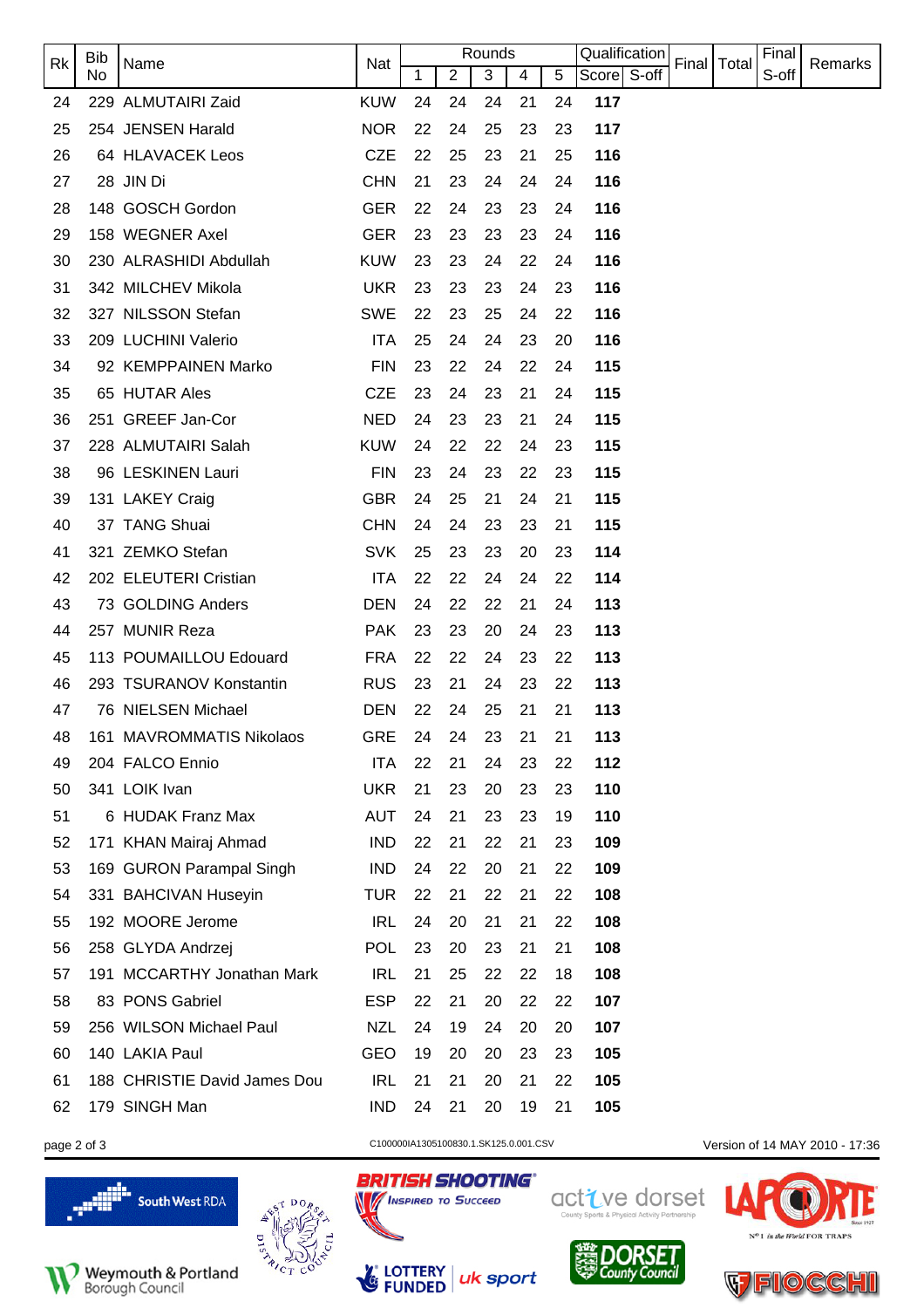| Rk | <b>Bib</b> | Name                      | Nat        |                              |    | Rounds |    |    | Qualification |     |                      | Final   Total | Final | Remarks    |
|----|------------|---------------------------|------------|------------------------------|----|--------|----|----|---------------|-----|----------------------|---------------|-------|------------|
|    | No.        |                           |            |                              | 2  | 3      | 4  | 5  | Score S-off   |     |                      |               | S-off |            |
| 63 |            | 16 BARANAU Dzmitry        | <b>BLR</b> | 24                           | 19 | 20     | 19 | 22 | 104           |     |                      |               |       |            |
| 64 |            | 262 CIORBA Attila losif   | <b>ROU</b> | 19                           | 22 | 20     | 23 | 20 | 104           |     |                      |               |       |            |
| 65 |            | 265 TOMAN loan            | <b>ROU</b> | 21                           | 20 | 22     | 21 | 20 | 104           |     |                      |               |       |            |
| 66 |            | 7 KUNTSCHIK Sebastian     | <b>AUT</b> | 19                           | 22 | 21     | 23 | 19 | 104           |     |                      |               |       |            |
| 67 |            | 263 MATEI Marin           | <b>ROU</b> | 24                           | 23 | 20     | 17 | 19 | 103           |     |                      |               |       |            |
| 68 |            | 18 ALTMANN Fritz          | CAN        | 18                           | 21 | 18     | 23 | 22 | 102           |     |                      |               |       |            |
| 69 |            | 17 TULAEV Dmitry          | <b>BLR</b> | 21                           | 19 | 18     | 20 | 20 | 98            |     |                      |               |       |            |
| 70 |            | 165 CHIANG Sai Ming       | <b>HKG</b> | 18                           | 18 | 18     | 20 | 23 | 97            |     |                      |               |       |            |
|    |            | 5 HAHNENKAMP Josef        | AUT        |                              |    |        |    |    |               |     |                      |               |       | <b>DNS</b> |
|    |            | 163 SALAVANTAKIS Georgios | <b>GRE</b> |                              |    |        |    |    |               |     |                      |               |       | <b>DNS</b> |
|    | legend     |                           |            |                              |    |        |    |    |               |     |                      |               |       |            |
|    | <b>DNS</b> | Did Not Start             | EWR        | <b>Equalled World Record</b> |    |        |    |    |               | OG  | <b>Olympic Games</b> |               |       |            |
|    | ECH        | European Championships    | <b>FOR</b> | <b>Final Olympic Record</b>  |    |        |    |    |               | OR. | Olympic Record       |               |       |            |

FWR Final World Record

EFWR Equalled Final World Record

DNS Did Not Start

page 3 of 3 C100000IA1305100830.1.SK125.0.001.CSV Version of 14 MAY 2010 - 17:36





active dorset

WC World Cup



in the World FOR TRAPS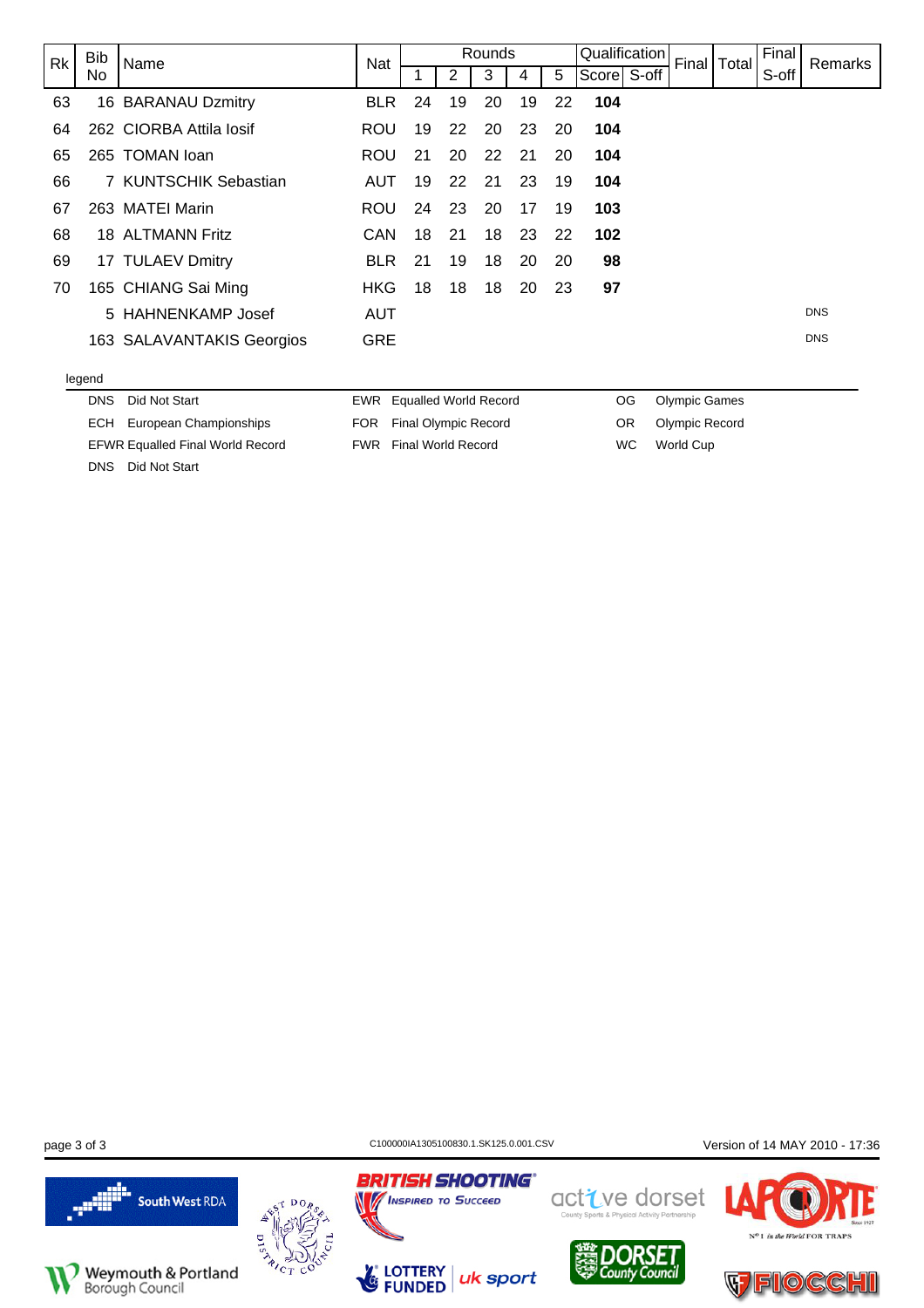

#### RESULTS SKEET MEN QUALIFICATION - MQS EXTRA - DAY 2 13 MAY 2010, START TIME 08:30



|    |            | (Qualification)                                                                                                                      |                                                                                                                                   |    |                |                           | (Final)                                                        |    |       |                                        |                                                                                              |                                |
|----|------------|--------------------------------------------------------------------------------------------------------------------------------------|-----------------------------------------------------------------------------------------------------------------------------------|----|----------------|---------------------------|----------------------------------------------------------------|----|-------|----------------------------------------|----------------------------------------------------------------------------------------------|--------------------------------|
|    | WR<br>EWR  | 125 HANCOCK, Vincent<br><b>USA</b><br>125 BROVOLD, Tore<br><b>NOR</b><br>125 MILCHEV, Mikola<br><b>UKR</b><br>125 SYCHRA, Jan<br>CZE | 14 JUN 2007 WC<br>Lonato (ITA)<br>13 JUL 2008 ECH Nicosia (CYP)<br>9 MAY 2009 WC<br>Cairo (EGY)<br>20 MAY 2009 WC<br>Munich (GER) |    |                | <b>FWR</b><br><b>EFWR</b> | 150 HANCOCK, Vincent<br>150 BROVOLD, Tore<br>150 BROVOLD, Tore |    |       | <b>USA</b><br><b>NOR</b><br><b>NOR</b> | 14 JUN 2007 WC Lonato (ITA)<br>13 JUL 2008 ECH Nicosia (CYP)<br>25 JUL 2009 ECH Osijek (CRO) |                                |
|    | OR         | 125 BROVOLD, Tore<br><b>NOR</b><br>121 HANCOCK, Vincent<br><b>USA</b>                                                                | 25 JUL 2009 ECH<br>Osijek (CRO)<br>16 AUG 2008 OG<br>Beijing (CHN)                                                                |    |                | <b>FOR</b>                | 145 BROVOLD, Tore<br>145 HANCOCK, Vincent                      |    |       | <b>NOR</b><br><b>USA</b>               | 16 AUG 2008 OG<br>16 AUG 2008 OG                                                             | Beijing (CHN)<br>Beijing (CHN) |
|    | <b>Bib</b> |                                                                                                                                      |                                                                                                                                   |    |                | Rounds                    |                                                                |    |       |                                        |                                                                                              |                                |
| Rk | No         | Name                                                                                                                                 | Nat                                                                                                                               | 1  | $\overline{2}$ | 3                         | 4                                                              | 5  | Total | S-off                                  |                                                                                              | Remarks                        |
|    |            | 95 LAITINEN Timo                                                                                                                     | <b>FIN</b>                                                                                                                        | 24 | 24             | 24                        | 23                                                             | 25 | 120   |                                        |                                                                                              |                                |
|    |            | 101 ROSENBERG Max                                                                                                                    | <b>FIN</b>                                                                                                                        | 24 | 24             | 21                        | 24                                                             | 25 | 118   |                                        |                                                                                              |                                |
|    |            | 72 ZAPLETAL Jakub                                                                                                                    | <b>CZE</b>                                                                                                                        | 23 | 24             | 23                        | 23                                                             | 25 | 118   |                                        |                                                                                              |                                |
|    |            | 59 PAVLOU Marcos                                                                                                                     | <b>CYP</b>                                                                                                                        | 25 | 23             | 25                        | 22                                                             | 23 | 118   |                                        |                                                                                              |                                |
|    |            | 144 BUCHHEIM Ralf                                                                                                                    | <b>GER</b>                                                                                                                        | 24 | 24             | 22                        | 24                                                             | 23 | 117   |                                        |                                                                                              |                                |
|    |            | 118 ALLEN Malcolm                                                                                                                    | <b>GBR</b>                                                                                                                        | 25 | 24             | 21                        | 25                                                             | 21 | 116   |                                        |                                                                                              |                                |
|    |            | 289 PILSHCHIKOV Nikolay                                                                                                              | <b>RUS</b>                                                                                                                        | 21 | 23             | 25                        | 23                                                             | 23 | 115   |                                        |                                                                                              |                                |
|    |            | 25 GAO Xiguang                                                                                                                       | <b>CHN</b>                                                                                                                        | 24 | 23             | 23                        | 22                                                             | 22 | 114   |                                        |                                                                                              |                                |
|    |            | 222 ALDIHANI Naser                                                                                                                   | <b>KUW</b>                                                                                                                        | 24 | 23             | 24                        | 21                                                             | 22 | 114   |                                        |                                                                                              |                                |
|    |            | 43 XU Ying                                                                                                                           | <b>CHN</b>                                                                                                                        | 21 | 22             | 24                        | 22                                                             | 24 | 113   |                                        |                                                                                              |                                |
|    |            | 145 DITTMER Frank                                                                                                                    | <b>GER</b>                                                                                                                        | 23 | 21             | 22                        | 24                                                             | 23 | 113   |                                        |                                                                                              |                                |
|    |            | 75 KNUDSEN Per                                                                                                                       | <b>DEN</b>                                                                                                                        | 22 | 21             | 23                        | 25                                                             | 22 | 113   |                                        |                                                                                              |                                |
|    |            | 213 SABLONE Marco                                                                                                                    | <b>ITA</b>                                                                                                                        | 24 | 22             | 22                        | 24                                                             | 21 | 113   |                                        |                                                                                              |                                |
|    |            | 255 UNDSETH Ole Eilif                                                                                                                | <b>NOR</b>                                                                                                                        | 23 | 20             | 24                        | 21                                                             | 23 | 111   |                                        |                                                                                              |                                |
|    |            | 272 ASTAKHOV Anton                                                                                                                   | <b>RUS</b>                                                                                                                        | 24 | 21             | 20                        | 24                                                             | 22 | 111   |                                        |                                                                                              |                                |
|    |            | 69 NYDRLE Tomas                                                                                                                      | <b>CZE</b>                                                                                                                        | 22 | 23             | 24                        | 24                                                             | 18 | 111   |                                        |                                                                                              |                                |
|    |            | 109 LATOUR Florian                                                                                                                   | <b>FRA</b>                                                                                                                        | 24 | 24             | 22                        | 23                                                             | 18 | 111   |                                        |                                                                                              |                                |
|    |            | 137 WARLOW Rory David                                                                                                                | <b>GBR</b>                                                                                                                        | 22 | 23             | 21                        | 21                                                             | 23 | 110   |                                        |                                                                                              |                                |
|    |            | 108 JOURDAIN Thibault                                                                                                                | <b>FRA</b>                                                                                                                        | 21 | 23             | 19                        | 25                                                             | 22 | 110   |                                        |                                                                                              |                                |
|    |            | 168 GILL Sohrab Singh                                                                                                                | IND                                                                                                                               | 23 | 20             | 16                        | 23                                                             | 23 | 105   |                                        |                                                                                              |                                |
|    |            | 232 ALSAAD Abdulaziz                                                                                                                 | <b>KUW</b>                                                                                                                        | 21 | 18             | 19                        | 22                                                             | 19 | 99    |                                        |                                                                                              |                                |
|    |            | 189 GREY Michael                                                                                                                     | <b>IRL</b>                                                                                                                        | 18 | 22             | 18                        | 18                                                             | 22 | 98    |                                        |                                                                                              |                                |
|    |            | 194 PAWLEY TREACY Sean                                                                                                               | <b>IRL</b>                                                                                                                        | 18 | 21             | 19                        | 18                                                             | 19 | 95    |                                        |                                                                                              |                                |
|    | legend     |                                                                                                                                      |                                                                                                                                   |    |                |                           |                                                                |    |       |                                        |                                                                                              |                                |
|    | ECH        | European Championships                                                                                                               | FOR Final Olympic Record                                                                                                          |    |                |                           |                                                                |    |       | OR.                                    | Olympic Record                                                                               |                                |

EFWR Equalled Final World Record EWR Equalled World Record

FWR Final World Record OG Olympic Games

WC World Cup WR World Record







uk sport

**BRITISH SHOOTING®** 

**MINSPIRED TO SUCCEED** 

**LOTTERY**<br>**FUNDED** 

N

La



FIOCCI

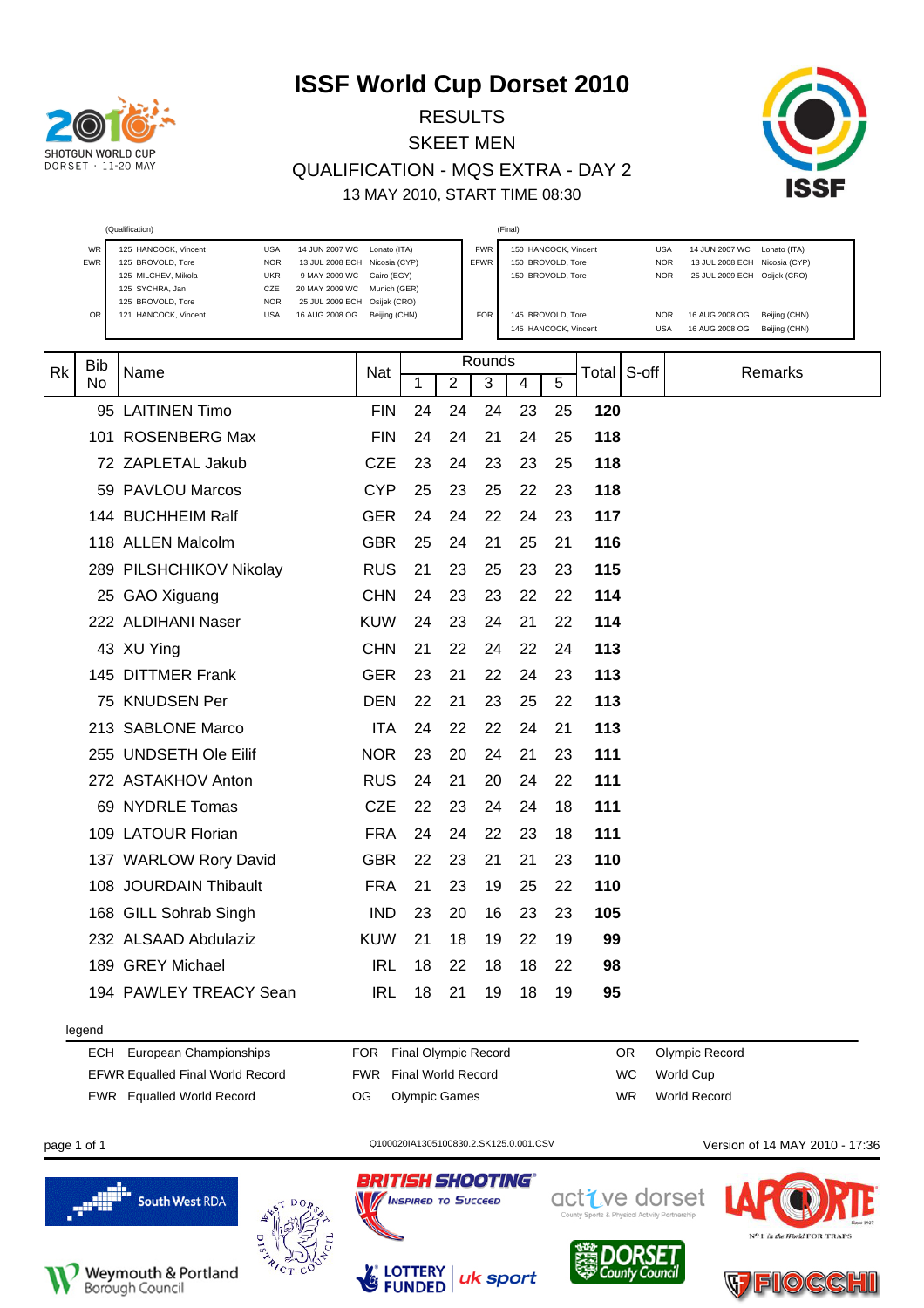

FINAL RESULTS TRAP WOMEN



#### 18 MAY 2010, START TIME 09:00

|    |                         | (Qualification)                                                                                                      |                                 |    |                | (Final)    |                         |            |                              |                              |
|----|-------------------------|----------------------------------------------------------------------------------------------------------------------|---------------------------------|----|----------------|------------|-------------------------|------------|------------------------------|------------------------------|
|    | <b>WR</b><br><b>EWR</b> | 74 CHUYKO, Victoria<br><b>UKR</b><br>13 JUN 1998 ECH Nicosia (CYP)<br>74 CHEN, Li<br><b>CHN</b><br>4 APR 2006 WC     | Qingyuan (CHN)                  |    |                | <b>FWR</b> | 96 STEFECEKOVA, Zuzana  | SVK        |                              | 4 APR 2006 WC Qingyuan (CHN) |
|    |                         | 74 STEFECEKOVA, Zuzana<br><b>SVK</b><br>4 APR 2006 WC<br>74 IANNOTTI, Giulia<br><b>ITA</b><br>28 JUN 2007 WC         | Qingyuan (CHN)<br>Maribor (SLO) |    |                |            |                         |            |                              |                              |
|    | OR                      | 74 MAKELA-NUMMELA, Satu<br>FIN<br>11 AUG 2009 WCH Maribor (SLO)<br>71 GUDZINEVICIUTE, Daina<br>LTU<br>18 SEP 2000 OG | Sydney (AUS)                    |    |                | <b>FOR</b> | 91 MAKELA-NUMMELA, Satu | <b>FIN</b> | 11 AUG 2008 OG Beijing (CHN) |                              |
|    |                         |                                                                                                                      |                                 |    |                |            |                         |            |                              |                              |
| Rk | <b>Bib</b>              | Name                                                                                                                 | Nat                             |    | Rounds         |            | Qualification           | Final      | Final<br>Total               | Remarks                      |
|    | No                      |                                                                                                                      |                                 | 1  | $\overline{2}$ | 3          | Score S-off             |            | S-off                        |                              |
| 1  |                         | 301 DEL DIN Daniela<br>Final shots:                                                                                  | <b>SMR</b>                      | 24 | 23             | 24         | 71                      | 21         | 92                           |                              |
| 2  |                         | 184 TOMAR Seema                                                                                                      | <b>IND</b>                      | 23 | 23             | 24         | 70                      | 18         | 88                           |                              |
|    |                         | Final shots:                                                                                                         |                                 |    |                |            |                         |            |                              |                              |
| 3  |                         | 294 VOLKOVA Maria                                                                                                    | RUS                             | 23 | 24             | 23         | 70                      | 17         | 87                           |                              |
|    |                         | Final shots:                                                                                                         |                                 |    |                |            |                         |            |                              |                              |
| 4  |                         | 208 IANNOTTI Giulia                                                                                                  | ITA                             | 25 | 23             | 22         | 70                      | 16         | $86+1$                       |                              |
|    |                         | Final shots:                                                                                                         |                                 |    |                |            |                         |            |                              |                              |
| 5  |                         | 316 MEZEIOVA Jana<br>Final shots:                                                                                    | SVK                             | 22 | 24             | 25         | 71                      | 15         | $86+0$                       |                              |
| 6  |                         | 150 KIERMAYER Susanne                                                                                                | <b>GER</b>                      | 24 | 23             | 23         | 70                      | 14         | 84                           |                              |
|    |                         | Final shots:                                                                                                         |                                 |    |                |            |                         |            |                              |                              |
| 7  |                         | 134 NORTH Anita                                                                                                      | <b>GBR</b>                      | 23 | 23             | 23         | 69                      |            |                              |                              |
| 8  |                         | 303 PERILLI Alessandra                                                                                               | <b>SMR</b>                      | 23 | 23             | 23         | 69                      |            |                              |                              |
| 9  |                         | 114 RACINET Delphine                                                                                                 | <b>FRA</b>                      | 25 | 19             | 24         | 68                      |            |                              |                              |
| 10 |                         | 24 GAO E                                                                                                             | <b>CHN</b>                      | 23 | 23             | 22         | 68                      |            |                              |                              |
| 11 |                         | 111 NEAU Stephanie                                                                                                   | <b>FRA</b>                      | 22 | 25             | 21         | 68                      |            |                              |                              |
| 12 |                         | 217 NAKAYAMA Yukie                                                                                                   | <b>JPN</b>                      | 23 | 24             | 21         | 68                      |            |                              |                              |
| 13 |                         | 79 GALVEZ Fatima                                                                                                     | <b>ESP</b>                      | 21 | 22             | 24         | 67                      |            |                              |                              |
| 14 |                         | 97 MAKELA-NUMMELA Satu                                                                                               | <b>FIN</b>                      | 23 | 21             | 23         | 67                      |            |                              |                              |
| 15 |                         | 68 LOOSOVA Iveta                                                                                                     | <b>CZE</b>                      | 23 | 21             | 23         | 67                      |            |                              |                              |
| 16 |                         | 284 LARICHEVA Irina                                                                                                  | <b>RUS</b>                      | 22 | 24             | 21         | 67                      |            |                              |                              |
| 17 |                         | 319 STEFECEKOVA Zuzana                                                                                               | <b>SVK</b>                      | 22 | 25             | 20         | 67                      |            |                              |                              |
| 18 |                         | 207 GELISIO Deborah                                                                                                  | <b>ITA</b>                      | 22 | 23             | 21         | 66                      |            |                              |                              |
| 19 |                         | 212 ROSSI Jessica                                                                                                    | <b>ITA</b>                      | 21 | 21             | 23         | 65                      |            |                              |                              |
| 20 |                         | 42 WU Cuicui                                                                                                         | <b>CHN</b>                      | 20 | 23             | 22         | 65                      |            |                              |                              |
| 21 |                         | 133 MARSHALL Shona                                                                                                   | <b>GBR</b>                      | 23 | 23             | 19         | 65                      |            |                              |                              |
| 22 |                         | 87 ANTIKAINEN Noora                                                                                                  | <b>FIN</b>                      | 24 | 22             | 19         | 65                      |            |                              |                              |
| 23 |                         | 129 KERWOOD Charlotte                                                                                                | <b>GBR</b>                      | 23 | 24             | 18         | 65                      |            |                              |                              |
| 24 |                         | 167 CHOWDHARY Shagun                                                                                                 | <b>IND</b>                      | 18 | 23             | 23         | 64                      |            |                              |                              |
|    |                         |                                                                                                                      |                                 |    |                |            |                         |            |                              |                              |







uk sport

**BRITISH SHOOTING®** 

**No / INSPIRED TO SUCCEED** 

LOTTERY<br>FUNDED

 $\mathcal{L}_{\mathcal{C}}$ 

page 1 of 2 C000000141805100900.1.TR75.0.001.CSV Version of 19 MAY 2010 - 09:14



 $C_{\text{OUE}}$ 

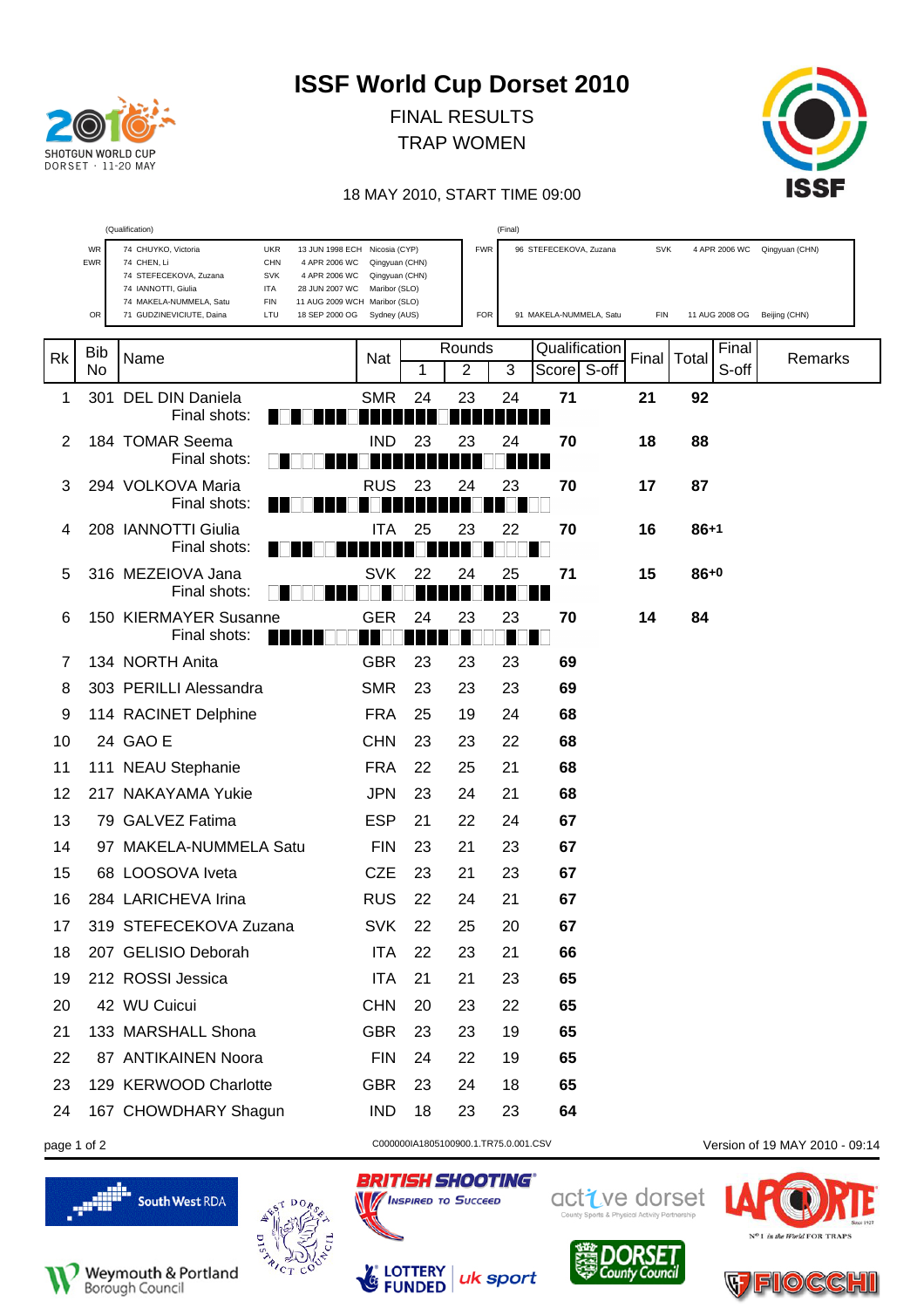| <b>Rk</b> | <b>Bib</b><br>Name |                             | Nat        |    | Rounds |    | Qualification | Final | Total | Final | Remarks |
|-----------|--------------------|-----------------------------|------------|----|--------|----|---------------|-------|-------|-------|---------|
|           | No                 |                             |            | 1  | 2      | 3  | Score S-off   |       |       | S-off |         |
| 25        |                    | 142 BECKMANN Jana           | <b>GER</b> | 22 | 22     | 20 | 64            |       |       |       |         |
| 26        |                    | 345 COGDELL Corey           | <b>USA</b> | 15 | 24     | 24 | 63            |       |       |       |         |
| 27        |                    | 146 GOEHRING Christiane     | <b>GER</b> | 22 | 18     | 23 | 63            |       |       |       |         |
| 28        |                    | 32 MA Huike                 | <b>CHN</b> | 20 | 21     | 22 | 63            |       |       |       |         |
| 29        |                    | 225 ALHAWAL Shahad          | <b>KUW</b> | 18 | 21     | 23 | 62            |       |       |       |         |
| 30        |                    | 19 MEYER Cynthia            | CAN        | 18 | 22     | 22 | 62            |       |       |       |         |
| 31        |                    | 236 BASSIL Ray              | LIB        | 21 | 20     | 21 | 62            |       |       |       |         |
| 32        |                    | 20 NATTRASS Susan           | CAN        | 17 | 22     | 22 | 61            |       |       |       |         |
| 33        |                    | 328 SCHJELDE Lisa Katherine | <b>SWE</b> | 20 | 20     | 21 | 61            |       |       |       |         |
| 34        |                    | 357 SLEDGE Susan            | <b>USA</b> | 20 | 18     | 22 | 60            |       |       |       |         |
| 35        |                    | 292 TKACH Elena             | <b>RUS</b> | 21 | 19     | 20 | 60            |       |       |       |         |
| 36        |                    | 80 MARTINEZ Beatriz         | <b>ESP</b> | 20 | 17     | 22 | 59            |       |       |       |         |
| 37        |                    | 98 MASTOKANGAS Merja        | <b>FIN</b> | 22 | 17     | 20 | 59            |       |       |       |         |
| 38        |                    | 181 SINGH Shreyasi          | <b>IND</b> | 21 | 19     | 19 | 59            |       |       |       |         |
| 39        |                    | 70 RYLICHOVA Lucie          | <b>CZE</b> | 17 | 18     | 21 | 56            |       |       |       |         |
| 40        |                    | 224 ALHAWAL Sarah           | <b>KUW</b> | 21 | 14     | 21 | 56            |       |       |       |         |
| 41        |                    | 347 DEWITT Theresa          | <b>USA</b> | 17 | 17     | 21 | 55            |       |       |       |         |
| 42        |                    | 216 INOUE Megumi            | <b>JPN</b> | 12 | 17     | 21 | 50            |       |       |       |         |
|           | legend             |                             |            |    |        |    |               |       |       |       |         |

|  | ECH European Championships | <b>FWR</b> Final World Record | WC. | World Cup               |
|--|----------------------------|-------------------------------|-----|-------------------------|
|  | EWR Equalled World Record  | OG Olympic Games              |     | WCH World Championships |
|  | FOR Final Olympic Record   | OR Olympic Record             | WR. | World Record            |

**BRITISH SHOOTING®** 

**MENSPIRED TO SUCCEED** 

Les

page 2 of 2 C000000141805100900.1.TR75.0.001.CSV Version of 19 MAY 2010 - 09:14





LOTTERY<br>FUNDED uk sport



active dorset



N<sup>o</sup>1 in the World FOR TRAPS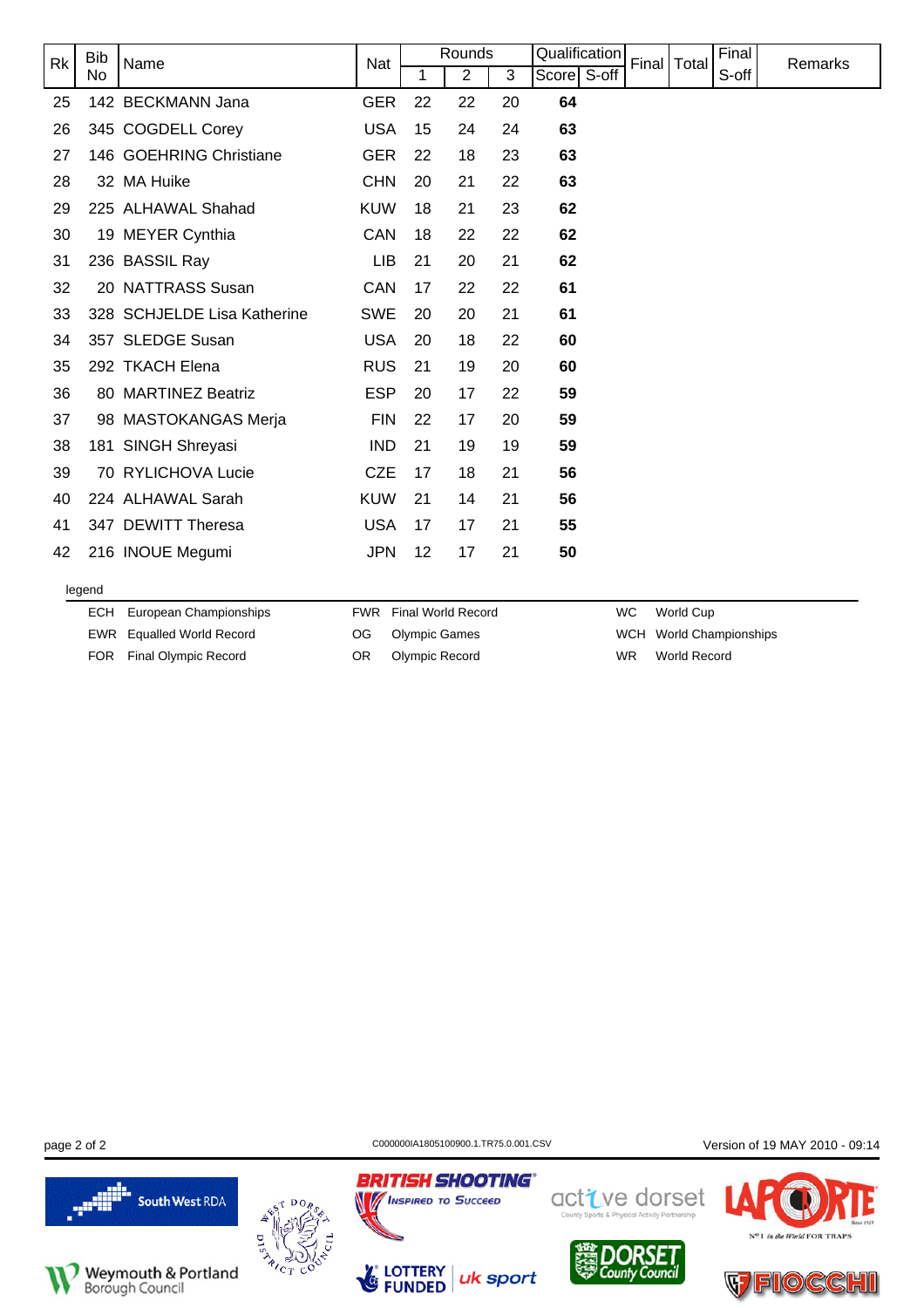

RESULTS TRAP WOMEN QUALIFICATION - MQS EXTRA 18 MAY 2010, START TIME 09:00



|           |                               | (Qualification)                                                                                                                                                                                                  |                                                                                                          |            |                                                                                                     |    |                           | (Final)    |                                                   |           |                   |                                 |         |                                 |  |
|-----------|-------------------------------|------------------------------------------------------------------------------------------------------------------------------------------------------------------------------------------------------------------|----------------------------------------------------------------------------------------------------------|------------|-----------------------------------------------------------------------------------------------------|----|---------------------------|------------|---------------------------------------------------|-----------|-------------------|---------------------------------|---------|---------------------------------|--|
|           | <b>WR</b><br><b>EWR</b><br>OR | 74 CHUYKO, Victoria<br><b>UKR</b><br>74 CHEN, Li<br>CHN<br>74 STEFECEKOVA, Zuzana<br><b>SVK</b><br>74 IANNOTTI, Giulia<br><b>ITA</b><br>74 MAKELA-NUMMELA, Satu<br><b>FIN</b><br>71 GUDZINEVICIUTE, Daina<br>LTU | 13 JUN 1998 ECH<br>4 APR 2006 WC<br>4 APR 2006 WC<br>28 JUN 2007 WC<br>11 AUG 2009 WCH<br>18 SEP 2000 OG |            | Nicosia (CYP)<br>Qingyuan (CHN)<br>Qingyuan (CHN)<br>Maribor (SLO)<br>Maribor (SLO)<br>Sydney (AUS) |    | <b>FWR</b>                | <b>FOR</b> | 96 STEFECEKOVA, Zuzana<br>91 MAKELA-NUMMELA, Satu |           | SVK<br><b>FIN</b> | 4 APR 2006 WC<br>11 AUG 2008 OG |         | Qingyuan (CHN)<br>Beijing (CHN) |  |
| <b>Rk</b> | <b>Bib</b><br>No              | Name                                                                                                                                                                                                             |                                                                                                          | Nat        |                                                                                                     | 1  | Rounds<br>2               | 3          | Total S-off                                       |           |                   |                                 | Remarks |                                 |  |
|           |                               | 290 SHARYPOVA Liya                                                                                                                                                                                               |                                                                                                          | <b>RUS</b> |                                                                                                     | 23 | 25                        | 22         | 70                                                |           |                   |                                 |         |                                 |  |
|           |                               | 31 LU Xingyu                                                                                                                                                                                                     |                                                                                                          | <b>CHN</b> | 21                                                                                                  |    | 22                        | 25         | 68                                                |           |                   |                                 |         |                                 |  |
|           |                               | 124 BURTON Abbey                                                                                                                                                                                                 |                                                                                                          | <b>GBR</b> |                                                                                                     | 23 | 21                        | 24         | 68                                                |           |                   |                                 |         |                                 |  |
|           |                               | 30 LIU Yingzi                                                                                                                                                                                                    |                                                                                                          | <b>CHN</b> |                                                                                                     | 23 | 24                        | 21         | 68                                                |           |                   |                                 |         |                                 |  |
|           |                               | 273 BARSUK Tatiana                                                                                                                                                                                               |                                                                                                          | <b>RUS</b> |                                                                                                     | 19 | 24                        | 22         | 65                                                |           |                   |                                 |         |                                 |  |
|           |                               | 119 BARR Kirsty                                                                                                                                                                                                  |                                                                                                          | <b>GBR</b> |                                                                                                     | 19 | 24                        | 21         | 64                                                |           |                   |                                 |         |                                 |  |
|           |                               | 185 TOMAR Varsha                                                                                                                                                                                                 |                                                                                                          | <b>IND</b> |                                                                                                     | 20 | 19                        | 19         | 58                                                |           |                   |                                 |         |                                 |  |
|           | legend                        |                                                                                                                                                                                                                  |                                                                                                          |            |                                                                                                     |    |                           |            |                                                   |           |                   |                                 |         |                                 |  |
|           | <b>ECH</b>                    | European Championships                                                                                                                                                                                           |                                                                                                          | <b>FWR</b> |                                                                                                     |    | <b>Final World Record</b> |            |                                                   | WC        |                   | World Cup                       |         |                                 |  |
|           | EWR                           | <b>Equalled World Record</b>                                                                                                                                                                                     |                                                                                                          | OG         | <b>Olympic Games</b>                                                                                |    |                           |            |                                                   | WCH       |                   | World Championships             |         |                                 |  |
|           | <b>FOR</b>                    | <b>Final Olympic Record</b>                                                                                                                                                                                      |                                                                                                          | <b>OR</b>  | Olympic Record                                                                                      |    |                           |            |                                                   | <b>WR</b> |                   | <b>World Record</b>             |         |                                 |  |

page 1 of 1 **Detail CONFIDENT CONCOOL** CO000001A1805100900.2.TR75.0.001.CSV Version of 19 MAY 2010 - 09:14





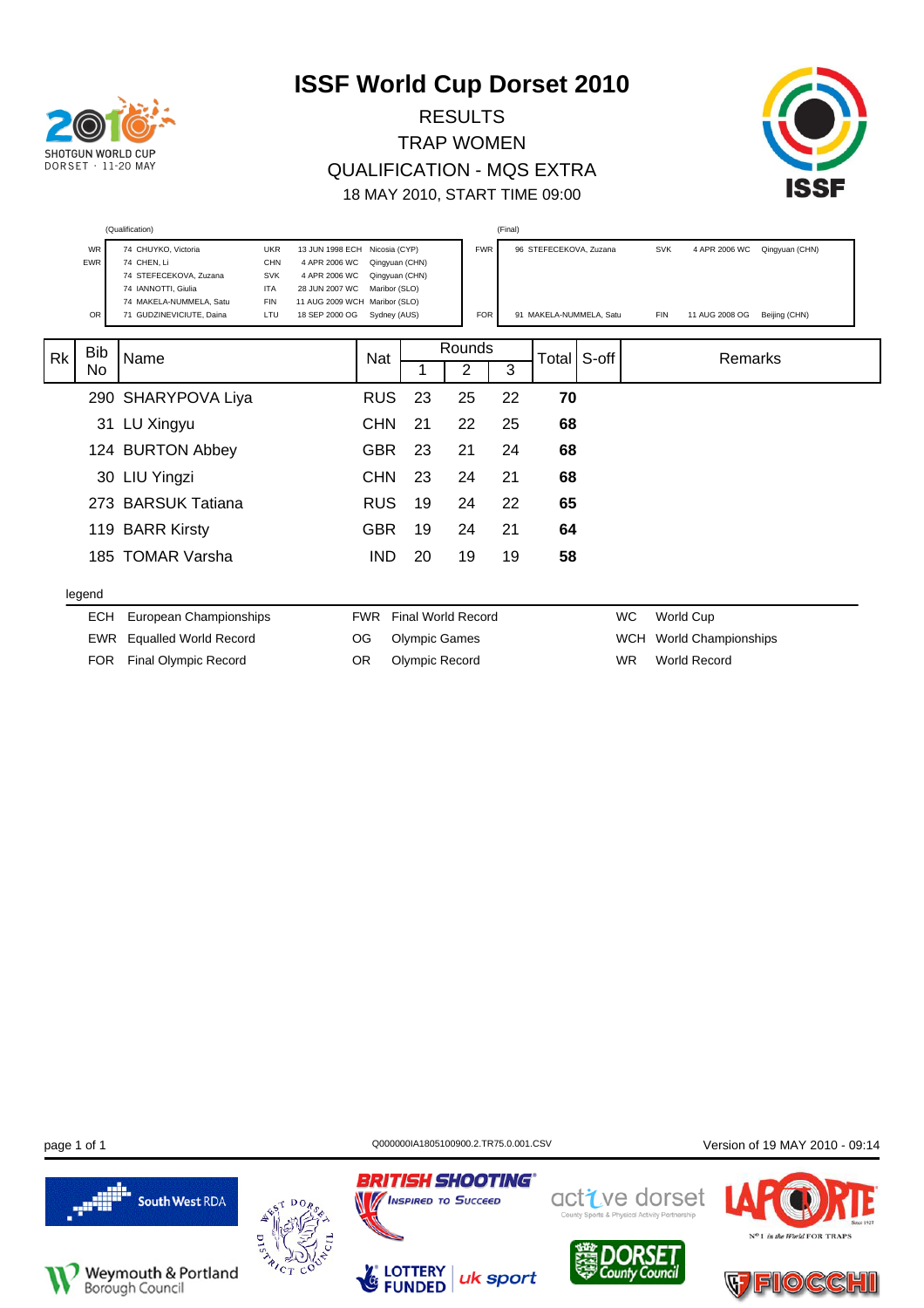| <b>SHOTGUN WORLD CUP</b><br>$DORSFT + 11-20$ MAY |
|--------------------------------------------------|

FINAL RESULTS SKEET WOMEN



#### 13 MAY 2010, START TIME 08:30

|                |                 | (Qualification)                                                                                                                                                                                                                                                                                                                                                                                                                                                                                                                                                                            |                                                                                                                                                                                      |    |                          | (Final) |                                                                                          |                                               |                                                                                    |                                                 |
|----------------|-----------------|--------------------------------------------------------------------------------------------------------------------------------------------------------------------------------------------------------------------------------------------------------------------------------------------------------------------------------------------------------------------------------------------------------------------------------------------------------------------------------------------------------------------------------------------------------------------------------------------|--------------------------------------------------------------------------------------------------------------------------------------------------------------------------------------|----|--------------------------|---------|------------------------------------------------------------------------------------------|-----------------------------------------------|------------------------------------------------------------------------------------|-------------------------------------------------|
|                | WR<br>EWR<br>OR | 74 LITTLE, Elena<br>GBR<br>17 JUL 2005 WC<br><b>CHN</b><br>74 SHI, Hong Yan<br>9 APR 2006 WC<br>74 BRINKER, Christine<br>GER<br>9 APR 2006 WC<br>74 MEFTAKHETDINOVA, Zemfira<br>AZE<br>18 MAY 2006 WC<br>74 AVETISYAN, Erdzhanik<br><b>RUS</b><br>13 JUN 2007 WC<br>74 BRINKER, Christine<br>GER<br>9 JUL 2008 ECH<br>74 BARTEKOVA, Danka<br><b>SVK</b><br>9 JUL 2008 ECH<br>74 JIEWCHALOEMMIT, Sutiya<br>THA<br>8 MAY 2009 WC<br><b>CHN</b><br>19 MAY 2009 WC<br>74 WEI, Ning<br>74 RHODE, Kimberly<br><b>USA</b><br>18 APR 2010 WC<br>72 CAINERO, Chiara<br><b>ITA</b><br>14 AUG 2008 OG | Belgrade (SCG)<br>Qingyuan (CHN)<br>Qingyuan (CHN)<br>Cairo (EGY)<br>Lonato (ITA)<br>Nicosia (CYP)<br>Nicosia (CYP)<br>Cairo (EGY)<br>Munich (GER)<br>Beijing (CHN)<br>Beijing (CHN) |    | <b>FWR</b><br><b>FOR</b> |         | 99 BARTEKOVA, Danka<br>93 BRINKER, Christine<br>93 RHODE, Kimberly<br>93 CAINERO, Chiara | <b>SVK</b><br>GER<br><b>USA</b><br><b>ITA</b> | 9 JUL 2008 ECH Nicosia (CYP)<br>14 AUG 2008 OG<br>14 AUG 2008 OG<br>14 AUG 2008 OG | Beijing (CHN)<br>Beijing (CHN)<br>Beijing (CHN) |
| Rk             | Bib             | Name                                                                                                                                                                                                                                                                                                                                                                                                                                                                                                                                                                                       | Nat                                                                                                                                                                                  |    | Rounds                   |         | Qualification                                                                            |                                               | Final<br>Final   Total                                                             | Remarks                                         |
|                | No              |                                                                                                                                                                                                                                                                                                                                                                                                                                                                                                                                                                                            |                                                                                                                                                                                      | 1  | $\overline{2}$           | 3       | Score S-off                                                                              |                                               | S-off                                                                              |                                                 |
| 1              |                 | 198 CAINERO Chiara<br>Final shots:                                                                                                                                                                                                                                                                                                                                                                                                                                                                                                                                                         | <b>ITA</b>                                                                                                                                                                           | 24 | 25                       | 22      | 71                                                                                       | 23                                            | $94 + 1$                                                                           |                                                 |
| $\overline{2}$ |                 | 41 WEI Ning<br>Final shots:                                                                                                                                                                                                                                                                                                                                                                                                                                                                                                                                                                | <b>CHN</b>                                                                                                                                                                           | 23 | 24                       | 25      | 72                                                                                       | 22                                            | $94+0$                                                                             |                                                 |
| 3              |                 | 117 ALLEN Elena<br>Final shots:                                                                                                                                                                                                                                                                                                                                                                                                                                                                                                                                                            | GBR                                                                                                                                                                                  | 23 | 23                       | 24      | 70                                                                                       | 23                                            | 93                                                                                 |                                                 |
| 4              |                 | 355 RHODE Kimberly<br>Final shots:                                                                                                                                                                                                                                                                                                                                                                                                                                                                                                                                                         | USA                                                                                                                                                                                  | 25 | 24                       | 22      | 71                                                                                       | 21                                            | 92                                                                                 |                                                 |
| 5              |                 | 330 JIEWCHALOEMMIT Sutiya<br>Final shots:<br>H H                                                                                                                                                                                                                                                                                                                                                                                                                                                                                                                                           | THA                                                                                                                                                                                  | 24 | 23                       | 23      | 70                                                                                       | 19                                            | $89 + 3$                                                                           |                                                 |
| 6              |                 | 55 ELEFTHERIOU Andri<br>Final shots:                                                                                                                                                                                                                                                                                                                                                                                                                                                                                                                                                       | <b>CYP</b>                                                                                                                                                                           | 23 | 25                       | 22      | 70                                                                                       | 19                                            | $89 + 2$                                                                           |                                                 |
| 7              |                 | 311 BARTEKOVA Lenka                                                                                                                                                                                                                                                                                                                                                                                                                                                                                                                                                                        | <b>SVK</b>                                                                                                                                                                           | 20 | 25                       | 24      | 69                                                                                       |                                               |                                                                                    |                                                 |
| 8              |                 | 322 ZEMKOVA Monika                                                                                                                                                                                                                                                                                                                                                                                                                                                                                                                                                                         | <b>SVK</b>                                                                                                                                                                           | 22 | 24                       | 23      | 69                                                                                       |                                               |                                                                                    |                                                 |
| 9              |                 | 310 BARTEKOVA Danka                                                                                                                                                                                                                                                                                                                                                                                                                                                                                                                                                                        | <b>SVK</b>                                                                                                                                                                           | 24 | 22                       | 23      | 69                                                                                       |                                               |                                                                                    |                                                 |
| 10             |                 | 214 SCOCCHETTI Simona                                                                                                                                                                                                                                                                                                                                                                                                                                                                                                                                                                      | <b>ITA</b>                                                                                                                                                                           | 24 | 24                       | 21      | 69                                                                                       |                                               |                                                                                    |                                                 |
| 11             |                 | 325 LARSSON Nathalie                                                                                                                                                                                                                                                                                                                                                                                                                                                                                                                                                                       | <b>SWE</b>                                                                                                                                                                           | 23 | 22                       | 23      | 68                                                                                       |                                               |                                                                                    |                                                 |
| 12             |                 | 333 OZYAMAN Cigdem                                                                                                                                                                                                                                                                                                                                                                                                                                                                                                                                                                         | <b>TUR</b>                                                                                                                                                                           | 21 | 25                       | 22      | 68                                                                                       |                                               |                                                                                    |                                                 |
| 13             |                 | 350 ENGLISH Amber                                                                                                                                                                                                                                                                                                                                                                                                                                                                                                                                                                          | <b>USA</b>                                                                                                                                                                           | 20 | 22                       | 25      | 67                                                                                       |                                               |                                                                                    |                                                 |
| 14             |                 | 89 HEINONEN Marjut                                                                                                                                                                                                                                                                                                                                                                                                                                                                                                                                                                         | <b>FIN</b>                                                                                                                                                                           | 20 | 23                       | 23      | 66                                                                                       |                                               |                                                                                    |                                                 |
| 15             |                 | 215 SPADA Katiuscia                                                                                                                                                                                                                                                                                                                                                                                                                                                                                                                                                                        | <b>ITA</b>                                                                                                                                                                           | 23 | 21                       | 22      | 66                                                                                       |                                               |                                                                                    |                                                 |
| 16             |                 | 275 DEMINA Svetlana                                                                                                                                                                                                                                                                                                                                                                                                                                                                                                                                                                        | <b>RUS</b>                                                                                                                                                                           | 24 | 20                       | 22      | 66                                                                                       |                                               |                                                                                    |                                                 |
| 17             |                 | 280 KONOVALOVA Nadezda                                                                                                                                                                                                                                                                                                                                                                                                                                                                                                                                                                     | <b>RUS</b>                                                                                                                                                                           | 21 | 24                       | 21      | 66                                                                                       |                                               |                                                                                    |                                                 |
| 18             |                 | 35 SHI Hong Yan                                                                                                                                                                                                                                                                                                                                                                                                                                                                                                                                                                            | <b>CHN</b>                                                                                                                                                                           | 24 | 21                       | 21      | 66                                                                                       |                                               |                                                                                    |                                                 |
| 19             |                 | 261 WLODARCZYK Joanna Malgor                                                                                                                                                                                                                                                                                                                                                                                                                                                                                                                                                               | <b>POL</b>                                                                                                                                                                           | 22 | 24                       | 20      | 66                                                                                       |                                               |                                                                                    |                                                 |
| 20             |                 | 1 MARK Lauryn                                                                                                                                                                                                                                                                                                                                                                                                                                                                                                                                                                              | <b>AUS</b>                                                                                                                                                                           | 23 | 19                       | 23      | 65                                                                                       |                                               |                                                                                    |                                                 |

page 1 of 2 C000000141305100830.1.SK75.0.001.CSV Version of 13 MAY 2010 - 18:36









**BRITISH SHOOTING®** 







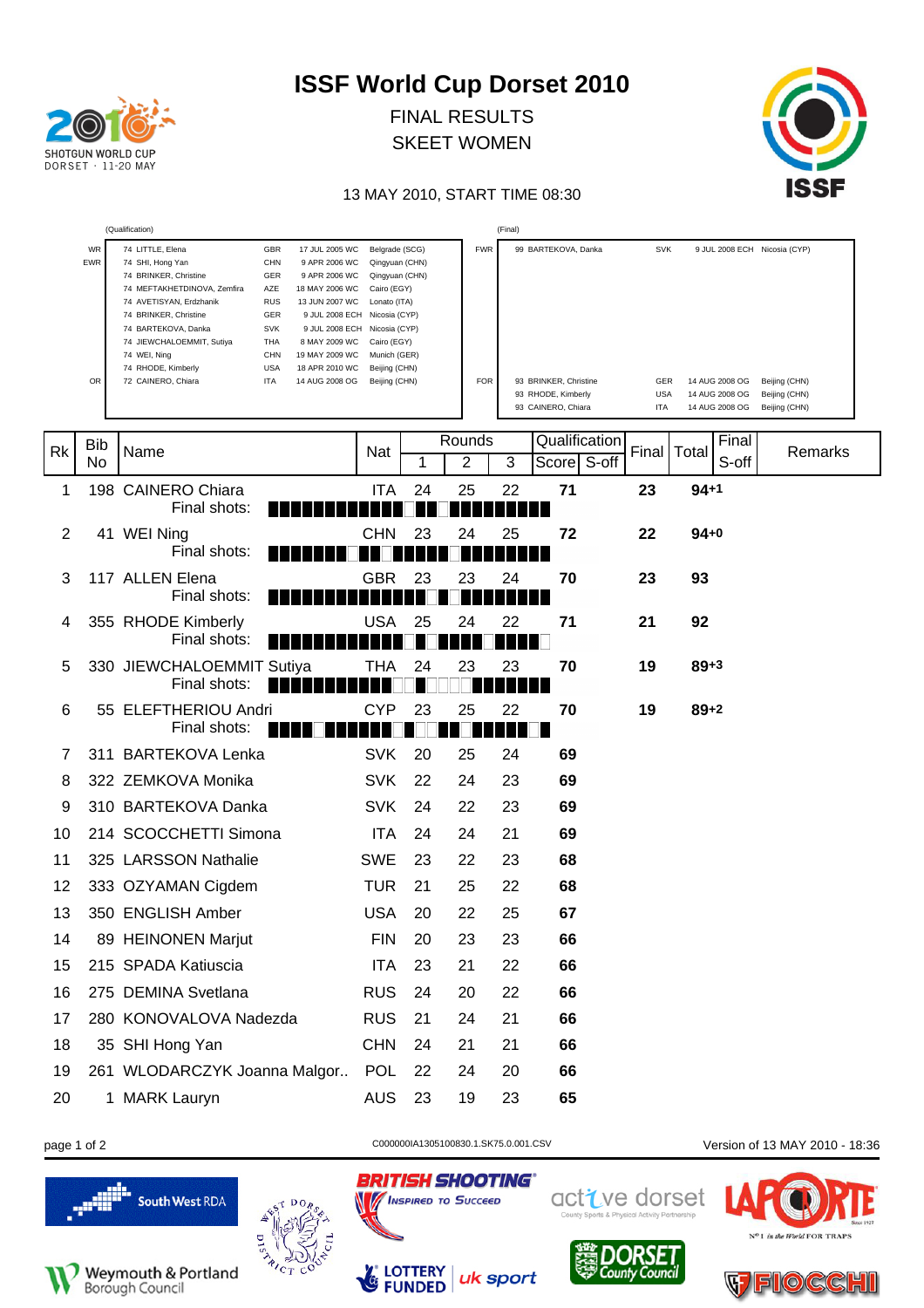| <b>Rk</b> | <b>Bib</b><br>Name |                             | Nat        |    | Rounds         |    | Qualification  | Final   Total | Final | Remarks    |
|-----------|--------------------|-----------------------------|------------|----|----------------|----|----------------|---------------|-------|------------|
|           | No                 |                             |            | 1  | $\overline{2}$ | 3  | S-off<br>Score |               | S-off |            |
| 21        |                    | 61 THEOPHANOUS Louiza       | <b>CYP</b> | 21 | 22             | 22 | 65             |               |       |            |
| 22        |                    | 58 LUPAN KASSIANIDOU Bianca | <b>CYP</b> | 22 | 20             | 22 | 64             |               |       |            |
| 23        |                    | 288 PANARINA Olga           | <b>RUS</b> | 22 | 20             | 22 | 64             |               |       |            |
| 24        |                    | 349 DUNN Haley              | <b>USA</b> | 22 | 20             | 22 | 64             |               |       |            |
| 25        |                    | 110 LEYON Pascale           | <b>FRA</b> | 22 | 24             | 18 | 64             |               |       |            |
| 26        |                    | 264 MIHALACHE Lucia Lilia   | <b>ROU</b> | 22 | 21             | 20 | 63             |               |       |            |
| 27        |                    | 22 CHEN Xiaoyao             | <b>CHN</b> | 24 | 21             | 18 | 63             |               |       |            |
| 28        |                    | 340 DEPPA Yana              | <b>UKR</b> | 21 | 19             | 22 | 62             |               |       |            |
| 29        |                    | 326 LUNDQVIST Therese       | <b>SWE</b> | 21 | 17             | 23 | 61             |               |       |            |
| 30        |                    | 151 LANGE Karen             | <b>GER</b> | 19 | 20             | 21 | 60             |               |       |            |
| 31        |                    | 174 RAO Arti Singh          | <b>IND</b> | 22 | 23             | 14 | 59             |               |       |            |
| 32        |                    | 335 TUZUN Duygu             | <b>TUR</b> | 17 | 19             | 22 | 58             |               |       |            |
| 33        |                    | 149 HAUFF Vanessa           | <b>GER</b> | 20 | 23             | 15 | 58             |               |       |            |
| 34        |                    | 154 NEFF Elena              | <b>GER</b> | 20 | 18             | 18 | 56             |               |       |            |
| 35        |                    | 11 BRABANT Valerie          | <b>BEL</b> | 18 | 21             | 16 | 55             |               |       |            |
| 36        | 231                | <b>ALRASHIDI Shaikhah</b>   | <b>KUW</b> | 19 | 17             | 16 | 52             |               |       |            |
| 37        |                    | 233 AL SHAMAA Eman          | <b>KUW</b> | 19 | 15             | 17 | 51             |               |       |            |
| 38        |                    | 196 WATSON Phillippa Jane   | <b>IRL</b> | 17 | 19             | 14 | 50             |               |       |            |
|           |                    | 175 RATHORE Rashmee         | <b>IND</b> |    |                |    |                |               |       | <b>DNS</b> |
|           | legend             |                             |            |    |                |    |                |               |       |            |

| DNS Did Not Start                 |
|-----------------------------------|
| <b>ECH</b> European Championships |
| EWR Equalled World Record         |

FOR Final Olympic Record FWR Final World Record OG Olympic Games

OR Olympic Record WC World Cup WR World Record

DNS Did Not Start





uk sport

**BRITISH SHOOTING®** 

**No INSPIRED TO SUCCEED** 

**LOTTERY**<br>**FUNDED** 

LG

page 2 of 2 C000000141305100830.1.SK75.0.001.CSV Version of 13 MAY 2010 - 18:36



active dorset



N<sup>o</sup>1 in the World FOR TRAPS